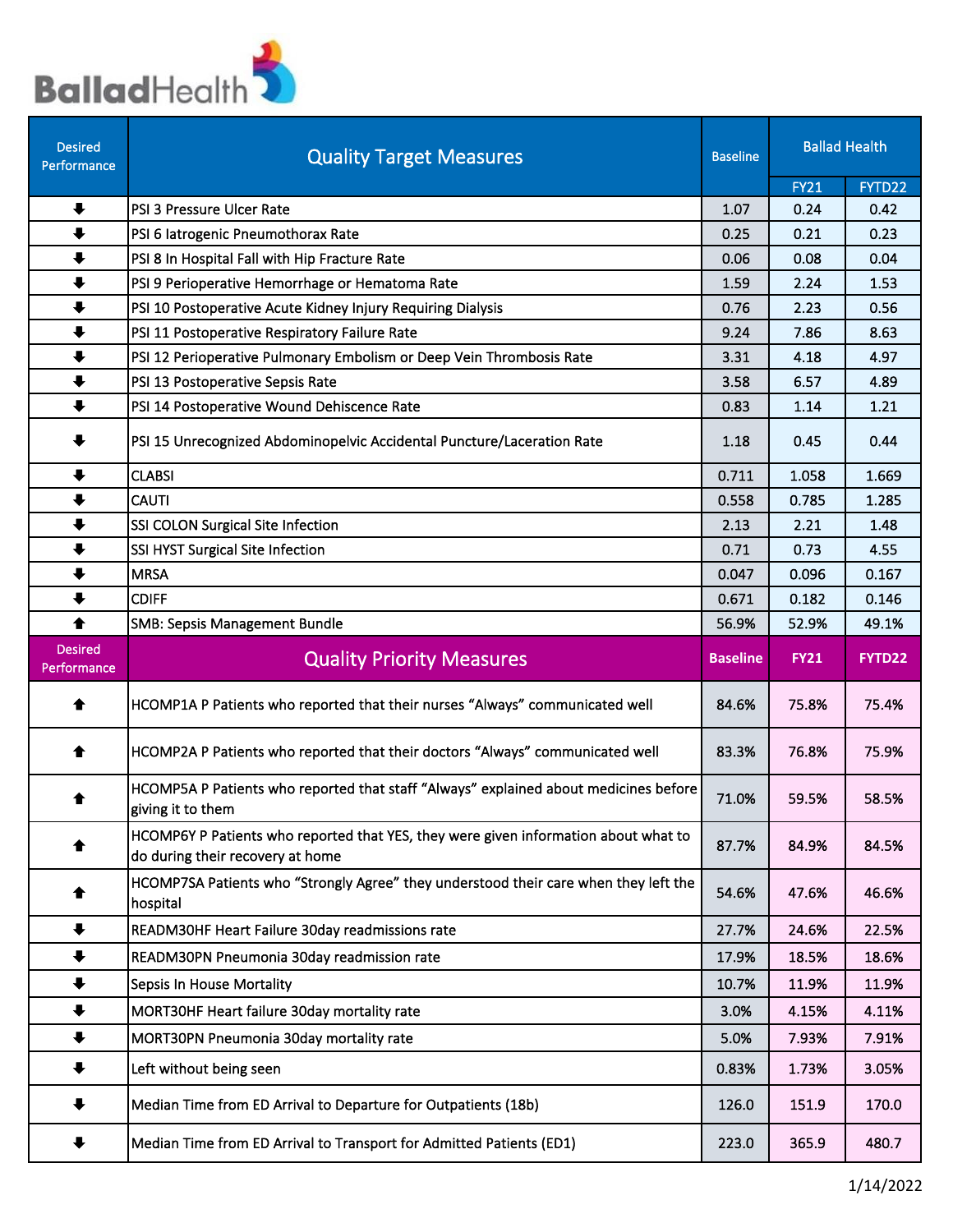

| <b>Desired</b><br>Performance | <b>Quality Target Measures</b>                                                                                          | <b>Baseline</b> | <b>Johnson City Medical</b> | Center          |
|-------------------------------|-------------------------------------------------------------------------------------------------------------------------|-----------------|-----------------------------|-----------------|
|                               |                                                                                                                         |                 | <b>FY21</b>                 | FYTD22          |
| $\ddot{\phantom{1}}$          | PSI 3 Pressure Ulcer Rate                                                                                               | 1.07            | 0.53                        | 1.17            |
| $\ddot{\phantom{1}}$          | PSI 6 latrogenic Pneumothorax Rate                                                                                      | 0.25            | 0.19                        | 0.25            |
| $\ddot{\phantom{1}}$          | PSI 8 In Hospital Fall with Hip Fracture Rate                                                                           | 0.06            | 0.00                        | 0.17            |
| $\ddot{\phantom{1}}$          | PSI 9 Perioperative Hemorrhage or Hematoma Rate                                                                         | 1.59            | 1.32                        | 1.16            |
| $\ddot{\phantom{1}}$          | PSI 10 Postoperative Acute Kidney Injury Requiring Dialysis                                                             | 0.76            | 1.99                        | 0.00            |
| $\ddot{\phantom{1}}$          | PSI 11 Postoperative Respiratory Failure Rate                                                                           | 9.24            | 6.52                        | 9.90            |
| $\ddot{\phantom{1}}$          | PSI 12 Perioperative Pulmonary Embolism or Deep Vein Thrombosis Rate                                                    | 3.31            | 5.81                        | 7.65            |
| $\ddot{\phantom{1}}$          | PSI 13 Postoperative Sepsis Rate                                                                                        | 3.58            | 6.17                        | 1.83            |
| $\ddot{\phantom{1}}$          | PSI 14 Postoperative Wound Dehiscence Rate                                                                              | 0.83            | 1.90                        | 5.73            |
| $\ddagger$                    | PSI 15 Unrecognized Abdominopelvic Accidental Puncture/Laceration Rate                                                  | 1.18            | 0.00                        | 0.00            |
| $\ddot{\phantom{1}}$          | <b>CLABSI</b>                                                                                                           | 0.711           | 2.053                       | 1.745           |
| $\ddot{\phantom{1}}$          | <b>CAUTI</b>                                                                                                            | 0.558           | 1.393                       | 2.791           |
| $\ddot{\phantom{1}}$          | SSI COLON Surgical Site Infection                                                                                       | 2.13            | 1.23                        | 4.76            |
| $\ddot{\phantom{1}}$          | SSI HYST Surgical Site Infection                                                                                        | 0.71            | 0.00                        | 0.00            |
| $\ddot{\phantom{1}}$          | <b>MRSA</b>                                                                                                             | 0.047           | 0.135                       | 0.252           |
| $\ddot{\phantom{1}}$          | <b>CDIFF</b>                                                                                                            | 0.671           | 0.280                       | 0.219           |
| ♦                             | <b>SMB: Sepsis Management Bundle</b>                                                                                    | 56.9%           | 40.0%                       | 36.1%           |
|                               |                                                                                                                         |                 |                             |                 |
| <b>Desired</b><br>Performance | <b>Quality Priority Measures</b>                                                                                        | <b>Baseline</b> | <b>FY21</b>                 | FYTD22          |
| ♠                             | HCOMP1A P Patients who reported that their nurses "Always" communicated well                                            | 84.6%           | 73.8%                       | 100.0%          |
| ♠                             | HCOMP2A P Patients who reported that their doctors "Always" communicated well                                           | 83.3%           | 73.8%                       | 100.0%          |
|                               | HCOMP5A P Patients who reported that staff "Always" explained about medicines before<br>giving it to them               | 71.0%           | 55.2%                       | 100.0%          |
|                               | HCOMP6Y P Patients who reported that YES, they were given information about what to<br>do during their recovery at home | 87.7%           | 84.3%                       | 100.0%          |
|                               | HCOMP7SA Patients who "Strongly Agree" they understood their care when they left the<br>hospital                        | 54.6%           | 45.9%                       | 100.0%          |
| $\ddot{\phantom{1}}$          | READM30HF Heart Failure 30day readmissions rate                                                                         | 27.7%           | 26.6%                       | 30.9%           |
| $\ddot{\phantom{1}}$          | READM30PN Pneumonia 30day readmission rate                                                                              | 17.9%           | 21.3%                       | 22.9%           |
| $\ddot{\phantom{1}}$          | <b>Sepsis In House Mortality</b>                                                                                        | 10.7%           | 17.7%                       | 18.7%           |
| $\ddot{\phantom{1}}$          | MORT30HF Heart failure 30day mortality rate                                                                             | 3.0%            |                             | 5.96%           |
| $\ddot{\phantom{1}}$          |                                                                                                                         |                 | 3.55%                       |                 |
| $\ddot{\phantom{1}}$          | MORT30PN Pneumonia 30day mortality rate<br>Left without being seen                                                      | 5.0%<br>0.83%   | 10.22%<br>1.19%             | 11.22%<br>2.52% |
| ♣                             | Median Time from ED Arrival to Departure for Outpatients (18b)                                                          | 126.0           | 186.3                       | 181.5           |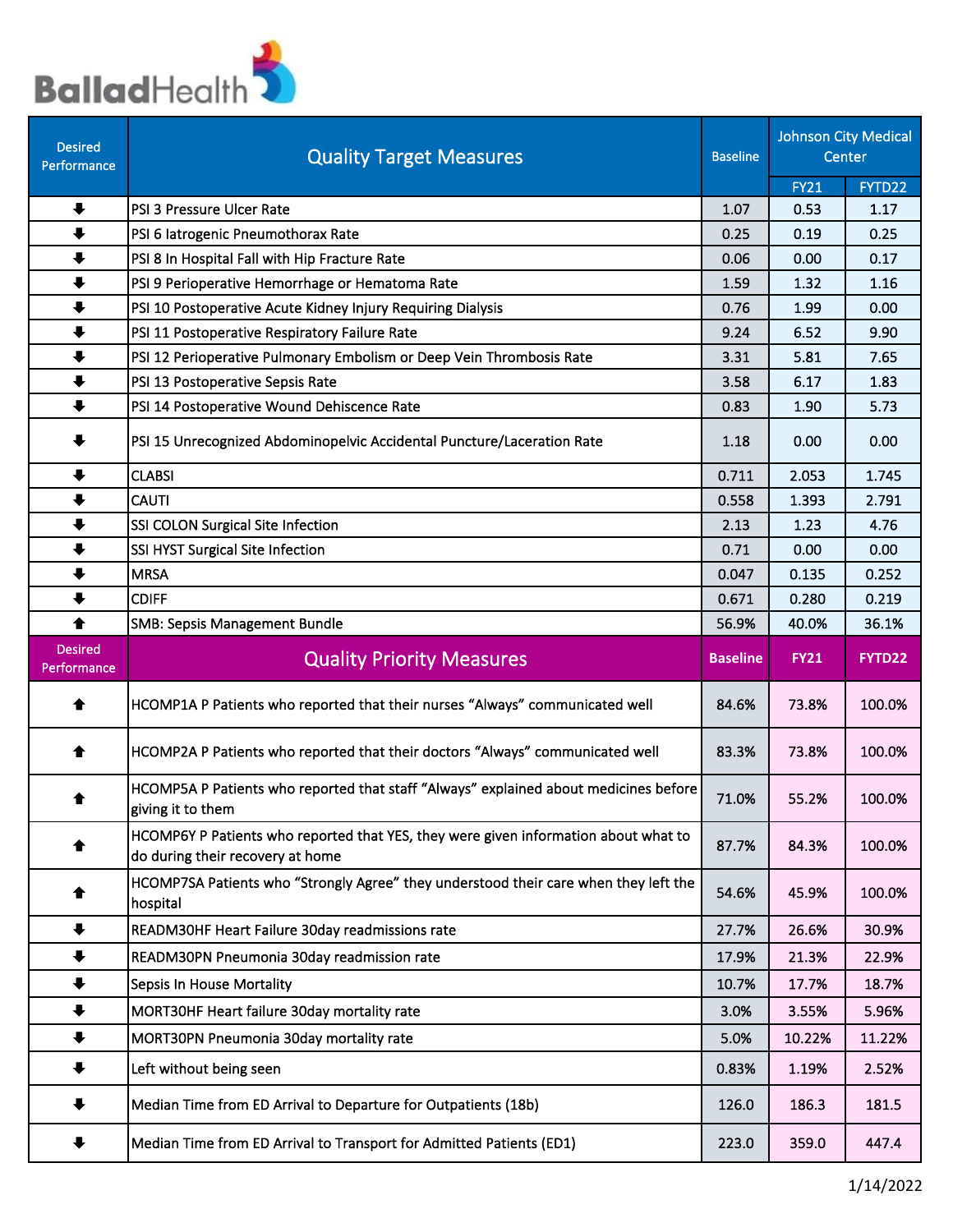

| <b>Desired</b><br>Performance | <b>Quality Target Measures</b>                                                                                          | <b>Baseline</b> |             | <b>Holston Valley Medical</b><br>Center |
|-------------------------------|-------------------------------------------------------------------------------------------------------------------------|-----------------|-------------|-----------------------------------------|
|                               |                                                                                                                         |                 | <b>FY21</b> | FYTD22                                  |
| $\ddot{\phantom{1}}$          | PSI 3 Pressure Ulcer Rate                                                                                               | 1.07            | 0.00        | 0.23                                    |
| $\ddot{\phantom{1}}$          | PSI 6 latrogenic Pneumothorax Rate                                                                                      | 0.25            | 0.38        | 0.33                                    |
| $\ddot{\phantom{1}}$          | PSI 8 In Hospital Fall with Hip Fracture Rate                                                                           | 0.06            | 0.07        | 0.00                                    |
| $\ddot{\phantom{1}}$          | PSI 9 Perioperative Hemorrhage or Hematoma Rate                                                                         | 1.59            | 1.31        | 0.74                                    |
| $\ddot{\phantom{1}}$          | PSI 10 Postoperative Acute Kidney Injury Requiring Dialysis                                                             | 0.76            | 1.67        | 0.00                                    |
| $\ddot{\phantom{1}}$          | PSI 11 Postoperative Respiratory Failure Rate                                                                           | 9.24            | 12.12       | 3.02                                    |
| $\ddot{\phantom{1}}$          | PSI 12 Perioperative Pulmonary Embolism or Deep Vein Thrombosis Rate                                                    | 3.31            | 3.12        | 3.30                                    |
| $\ddot{\phantom{1}}$          | PSI 13 Postoperative Sepsis Rate                                                                                        | 3.58            | 5.87        | 5.42                                    |
| $\ddot{\phantom{1}}$          | PSI 14 Postoperative Wound Dehiscence Rate                                                                              | 0.83            | 0.96        | 0.00                                    |
| $\ddot{\phantom{1}}$          | PSI 15 Unrecognized Abdominopelvic Accidental Puncture/Laceration Rate                                                  | 1.18            | 0.82        | 0.00                                    |
| $\ddot{\phantom{1}}$          | <b>CLABSI</b>                                                                                                           | 0.711           | 0.584       | 1.629                                   |
| $\ddot{\phantom{1}}$          | <b>CAUTI</b>                                                                                                            | 0.558           | 0.777       | 1.587                                   |
| $\ddot{\phantom{1}}$          | SSI COLON Surgical Site Infection                                                                                       | 2.13            | 2.00        | 0.00                                    |
| $\ddot{\phantom{1}}$          | SSI HYST Surgical Site Infection                                                                                        | 0.71            | 1.31        | 6.25                                    |
| $\ddot{\phantom{1}}$          | <b>MRSA</b>                                                                                                             | 0.047           | 0.091       | 0.188                                   |
| $\ddot{\phantom{1}}$          | <b>CDIFF</b>                                                                                                            | 0.671           | 0.216       | 0.188                                   |
| ♠                             | <b>SMB: Sepsis Management Bundle</b>                                                                                    | 56.9%           | 53.3%       | 53.7%                                   |
| <b>Desired</b><br>Performance | <b>Quality Priority Measures</b>                                                                                        | <b>Baseline</b> | <b>FY21</b> | FYTD22                                  |
| €                             | HCOMP1A P Patients who reported that their nurses "Always" communicated well                                            | 84.6%           | 72.0%       | 78.4%                                   |
| ♠                             | HCOMP2A P Patients who reported that their doctors "Always" communicated well                                           | 83.3%           | 76.0%       | 83.6%                                   |
| ₩                             | HCOMP5A P Patients who reported that staff "Always" explained about medicines before<br>giving it to them               | 71.0%           | 60.0%       | 65.4%                                   |
| ♠                             | HCOMP6Y P Patients who reported that YES, they were given information about what to<br>do during their recovery at home | 87.7%           | 84.2%       | 85.7%                                   |
|                               | HCOMP7SA Patients who "Strongly Agree" they understood their care when they left the<br>hospital                        | 54.6%           | 46.6%       | 53.6%                                   |
| $\ddot{\phantom{1}}$          | READM30HF Heart Failure 30day readmissions rate                                                                         | 27.7%           | 20.3%       | 20.7%                                   |
| $\ddot{\phantom{1}}$          | READM30PN Pneumonia 30day readmission rate                                                                              | 17.9%           | 16.5%       | 19.3%                                   |
| $\ddot{\phantom{1}}$          | <b>Sepsis In House Mortality</b>                                                                                        | 10.7%           | 15.6%       | 18.1%                                   |
| $\ddot{\phantom{1}}$          | MORT30HF Heart failure 30day mortality rate                                                                             | 3.0%            | 4.22%       | 4.55%                                   |
| $\ddot{\phantom{1}}$          | MORT30PN Pneumonia 30day mortality rate                                                                                 | 5.0%            | 8.28%       | 9.92%                                   |
| $\ddot{\phantom{0}}$          | Left without being seen                                                                                                 | 0.83%           | 1.38%       | 2.97%                                   |
| ♣                             | Median Time from ED Arrival to Departure for Outpatients (18b)                                                          | 126.0           | 212.0       | 249.9                                   |
|                               | Median Time from ED Arrival to Transport for Admitted Patients (ED1)                                                    | 223.0           | 794.7       | 891.6                                   |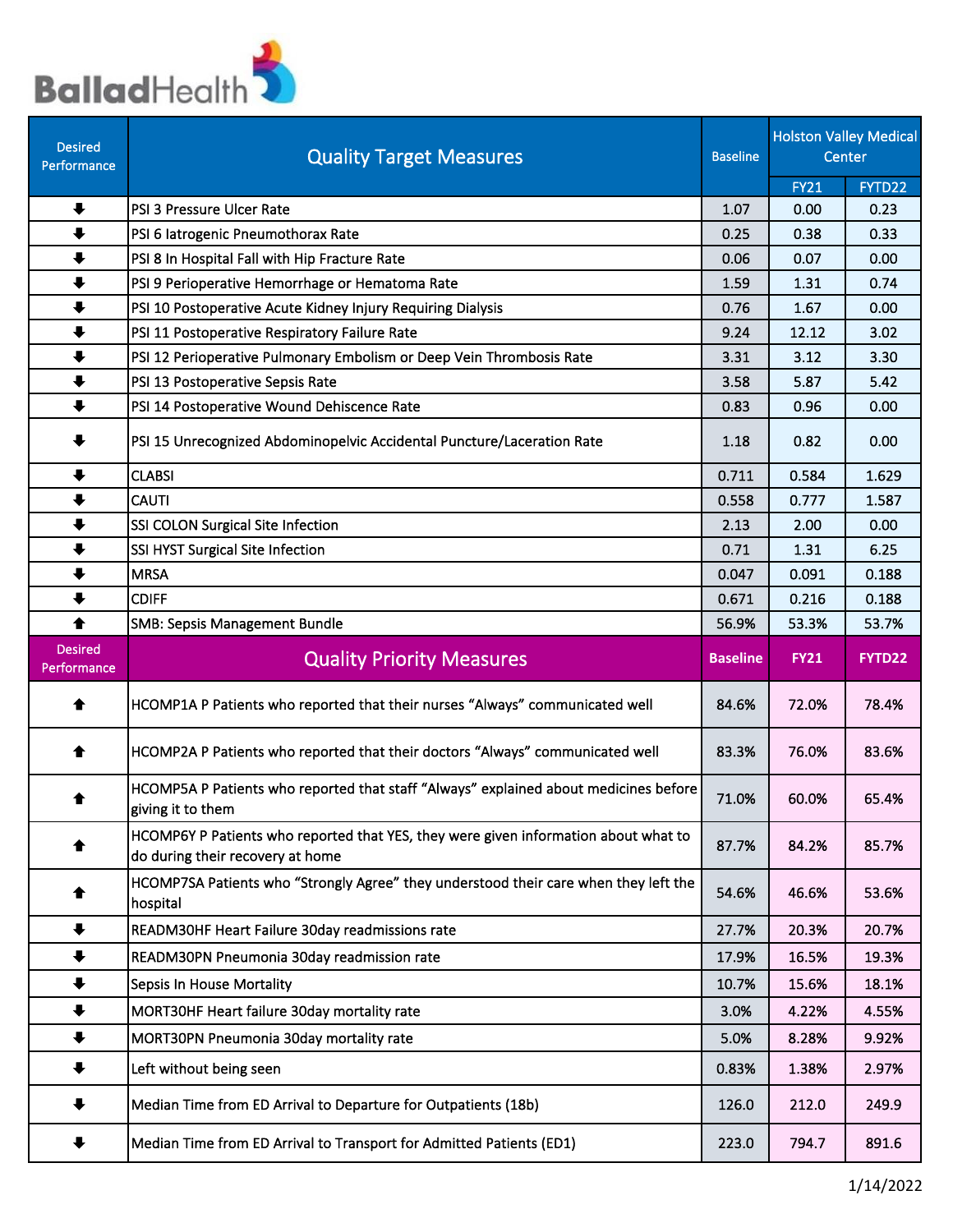

| <b>Desired</b><br>Performance | <b>Quality Target Measures</b>                                                                                          | <b>Baseline</b> |             | <b>Bristol Regional</b><br><b>Medical Center</b> |
|-------------------------------|-------------------------------------------------------------------------------------------------------------------------|-----------------|-------------|--------------------------------------------------|
|                               |                                                                                                                         |                 | <b>FY21</b> | FYTD22                                           |
| $\ddot{\phantom{1}}$          | PSI 3 Pressure Ulcer Rate                                                                                               | 1.07            | 0.33        | 0.00                                             |
| $\ddot{\phantom{1}}$          | PSI 6 latrogenic Pneumothorax Rate                                                                                      | 0.25            | 0.08        | 0.00                                             |
| $\ddot{\phantom{1}}$          | PSI 8 In Hospital Fall with Hip Fracture Rate                                                                           | 0.06            | 0.00        | 0.00                                             |
| $\ddot{\phantom{1}}$          | PSI 9 Perioperative Hemorrhage or Hematoma Rate                                                                         | 1.59            | 3.96        | 4.35                                             |
| $\ddot{\phantom{1}}$          | PSI 10 Postoperative Acute Kidney Injury Requiring Dialysis                                                             | 0.76            | 4.66        | 3.61                                             |
| $\ddot{\phantom{1}}$          | PSI 11 Postoperative Respiratory Failure Rate                                                                           | 9.24            | 3.59        | 5.08                                             |
| $\ddot{\phantom{1}}$          | PSI 12 Perioperative Pulmonary Embolism or Deep Vein Thrombosis Rate                                                    | 3.31            | 2.97        | 6.23                                             |
| $\ddot{\phantom{1}}$          | PSI 13 Postoperative Sepsis Rate                                                                                        | 3.58            | 8.24        | 3.97                                             |
| $\ddot{\phantom{1}}$          | PSI 14 Postoperative Wound Dehiscence Rate                                                                              | 0.83            | 0.00        | 0.00                                             |
| ╇                             | PSI 15 Unrecognized Abdominopelvic Accidental Puncture/Laceration Rate                                                  | 1.18            | 0.43        | 0.00                                             |
| $\ddot{\phantom{1}}$          | <b>CLABSI</b>                                                                                                           | 0.711           | 1.303       | 1.926                                            |
| $\ddot{\phantom{1}}$          | <b>CAUTI</b>                                                                                                            | 0.558           | 1.282       | 1.297                                            |
| $\ddot{\phantom{1}}$          | SSI COLON Surgical Site Infection                                                                                       | 2.13            | 1.30        | 0.00                                             |
| $\ddot{\phantom{1}}$          | SSI HYST Surgical Site Infection                                                                                        | 0.71            | 0.00        | 7.69                                             |
| $\ddot{\phantom{1}}$          | <b>MRSA</b>                                                                                                             | 0.047           | 0.153       | 0.201                                            |
| $\ddot{\phantom{1}}$          | <b>CDIFF</b>                                                                                                            | 0.671           | 0.083       | 0.067                                            |
| ♠                             | <b>SMB: Sepsis Management Bundle</b>                                                                                    | 56.9%           | 49.6%       | 50.0%                                            |
| <b>Desired</b><br>Performance | <b>Quality Priority Measures</b>                                                                                        | <b>Baseline</b> | <b>FY21</b> | FYTD22                                           |
|                               |                                                                                                                         |                 |             |                                                  |
| ♠                             | HCOMP1A P Patients who reported that their nurses "Always" communicated well                                            | 84.6%           | 71.9%       | 70.8%                                            |
| ♠                             | HCOMP2A P Patients who reported that their doctors "Always" communicated well                                           | 83.3%           | 73.7%       | 72.9%                                            |
| ♠                             | HCOMP5A P Patients who reported that staff "Always" explained about medicines before<br>giving it to them               | 71.0%           | 58.3%       | 56.4%                                            |
|                               | HCOMP6Y P Patients who reported that YES, they were given information about what to<br>do during their recovery at home | 87.7%           | 84.4%       | 84.2%                                            |
| ♠                             | HCOMP7SA Patients who "Strongly Agree" they understood their care when they left the<br>hospital                        | 54.6%           | 44.9%       | 43.7%                                            |
| $\ddot{\phantom{1}}$          | READM30HF Heart Failure 30day readmissions rate                                                                         | 27.7%           | 26.7%       | 19.0%                                            |
| $\ddot{\phantom{1}}$          | READM30PN Pneumonia 30day readmission rate                                                                              | 17.9%           | 19.7%       | 18.4%                                            |
| $\ddot{\phantom{1}}$          | Sepsis In House Mortality                                                                                               | 10.7%           | 12.9%       | 12.0%                                            |
| $\ddot{\phantom{1}}$          | MORT30HF Heart failure 30day mortality rate                                                                             | 3.0%            | 4.94%       | 2.80%                                            |
| $\ddot{\phantom{1}}$          | MORT30PN Pneumonia 30day mortality rate                                                                                 | 5.0%            | 10.30%      | 10.48%                                           |
| ╇                             | Left without being seen                                                                                                 | 0.83%           | 2.32%       | 3.24%                                            |
| ₩                             | Median Time from ED Arrival to Departure for Outpatients (18b)                                                          | 126.0           | 183.8       | 193.5                                            |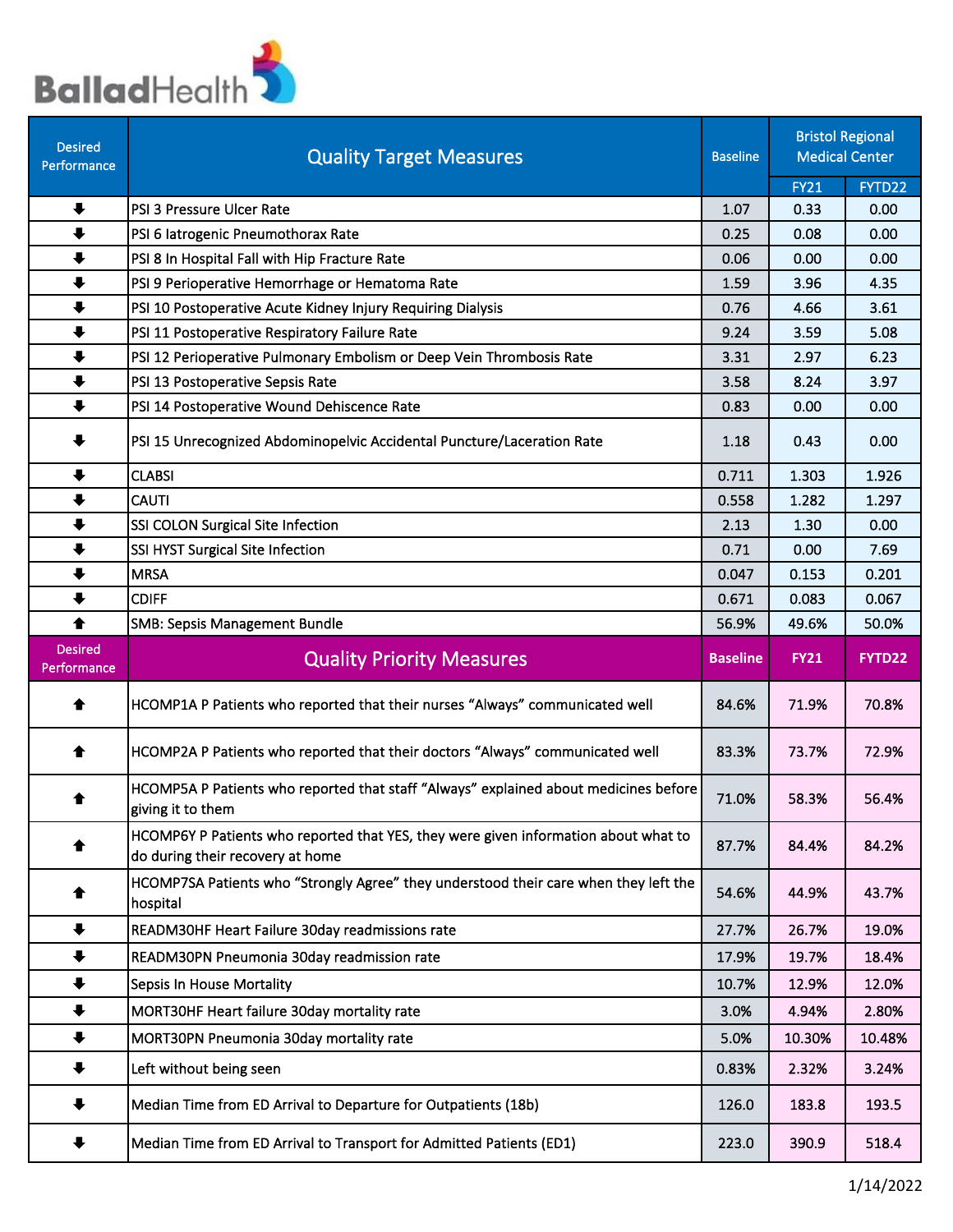

| <b>Desired</b><br>Performance | <b>Quality Target Measures</b>                                                                                          | <b>Baseline</b> |             | <b>Johnston Memorial</b><br>Hospital |
|-------------------------------|-------------------------------------------------------------------------------------------------------------------------|-----------------|-------------|--------------------------------------|
|                               |                                                                                                                         |                 | <b>FY21</b> | FYTD22                               |
| $\ddot{\phantom{1}}$          | PSI 3 Pressure Ulcer Rate                                                                                               | 1.07            | 0.32        | 0.77                                 |
| $\ddot{\phantom{1}}$          | PSI 6 latrogenic Pneumothorax Rate                                                                                      | 0.25            | 0.00        | 0.00                                 |
| $\ddot{\phantom{1}}$          | PSI 8 In Hospital Fall with Hip Fracture Rate                                                                           | 0.06            | 0.00        | 0.00                                 |
| $\ddot{\phantom{1}}$          | PSI 9 Perioperative Hemorrhage or Hematoma Rate                                                                         | 1.59            | 1.38        | 0.00                                 |
| $\ddot{\phantom{1}}$          | PSI 10 Postoperative Acute Kidney Injury Requiring Dialysis                                                             | 0.76            | 8.93        | 0.00                                 |
| $\ddot{\phantom{1}}$          | PSI 11 Postoperative Respiratory Failure Rate                                                                           | 9.24            | 10.00       | 81.08                                |
| $\ddot{\phantom{1}}$          | PSI 12 Perioperative Pulmonary Embolism or Deep Vein Thrombosis Rate                                                    | 3.31            | 2.50        | 3.12                                 |
| $\ddot{\phantom{1}}$          | PSI 13 Postoperative Sepsis Rate                                                                                        | 3.58            | 20.20       | 0.00                                 |
| $\ddot{\phantom{1}}$          | PSI 14 Postoperative Wound Dehiscence Rate                                                                              | 0.83            | 0.00        | 0.00                                 |
| ₩                             | PSI 15 Unrecognized Abdominopelvic Accidental Puncture/Laceration Rate                                                  | 1.18            | 0.00        | 0.00                                 |
| $\ddot{\phantom{1}}$          | <b>CLABSI</b>                                                                                                           | 0.711           | 1.416       | 0.824                                |
| $\ddot{\phantom{1}}$          | <b>CAUTI</b>                                                                                                            | 0.558           | 0.217       | 0.000                                |
| $\ddot{\phantom{1}}$          | SSI COLON Surgical Site Infection                                                                                       | 2.13            | 2.90        | 3.57                                 |
| $\ddot{\phantom{1}}$          | SSI HYST Surgical Site Infection                                                                                        | 0.71            | 0.00        | 0.00                                 |
| $\ddot{\phantom{1}}$          | <b>MRSA</b>                                                                                                             | 0.047           | 0.071       | 0.000                                |
| $\ddot{\phantom{1}}$          | <b>CDIFF</b>                                                                                                            | 0.671           | 0.074       | 0.000                                |
| $\blacklozenge$               | <b>SMB: Sepsis Management Bundle</b>                                                                                    | 56.9%           | 56.0%       | 37.5%                                |
|                               |                                                                                                                         |                 |             |                                      |
| <b>Desired</b><br>Performance | <b>Quality Priority Measures</b>                                                                                        | <b>Baseline</b> | <b>FY21</b> | FYTD22                               |
| ♠                             | HCOMP1A P Patients who reported that their nurses "Always" communicated well                                            | 84.6%           | 77.2%       | 81.3%                                |
| ♠                             | HCOMP2A P Patients who reported that their doctors "Always" communicated well                                           | 83.3%           | 76.2%       | 89.0%                                |
|                               | HCOMP5A P Patients who reported that staff "Always" explained about medicines before<br>giving it to them               | 71.0%           | 57.3%       | 76.6%                                |
|                               | HCOMP6Y P Patients who reported that YES, they were given information about what to<br>do during their recovery at home | 87.7%           | 86.6%       | 86.0%                                |
|                               | HCOMP7SA Patients who "Strongly Agree" they understood their care when they left the<br>hospital                        | 54.6%           | 46.6%       | 62.7%                                |
| $\ddot{\phantom{1}}$          | READM30HF Heart Failure 30day readmissions rate                                                                         | 27.7%           | 27.7%       | 18.6%                                |
| $\ddot{\phantom{1}}$          | READM30PN Pneumonia 30day readmission rate                                                                              | 17.9%           | 18.2%       | 20.3%                                |
| $\ddot{\phantom{1}}$          | <b>Sepsis In House Mortality</b>                                                                                        | 10.7%           | 10.0%       | 10.8%                                |
| $\ddagger$                    | MORT30HF Heart failure 30day mortality rate                                                                             | 3.0%            | 3.35%       | 6.41%                                |
| $\ddot{\phantom{1}}$          | MORT30PN Pneumonia 30day mortality rate                                                                                 | 5.0%            | 9.38%       | 10.47%                               |
| $\ddot{\phantom{1}}$          | Left without being seen                                                                                                 | 0.83%           | 3.19%       | 5.00%                                |
|                               | Median Time from ED Arrival to Departure for Outpatients (18b)                                                          | 126.0           | 212.2       | 234.4                                |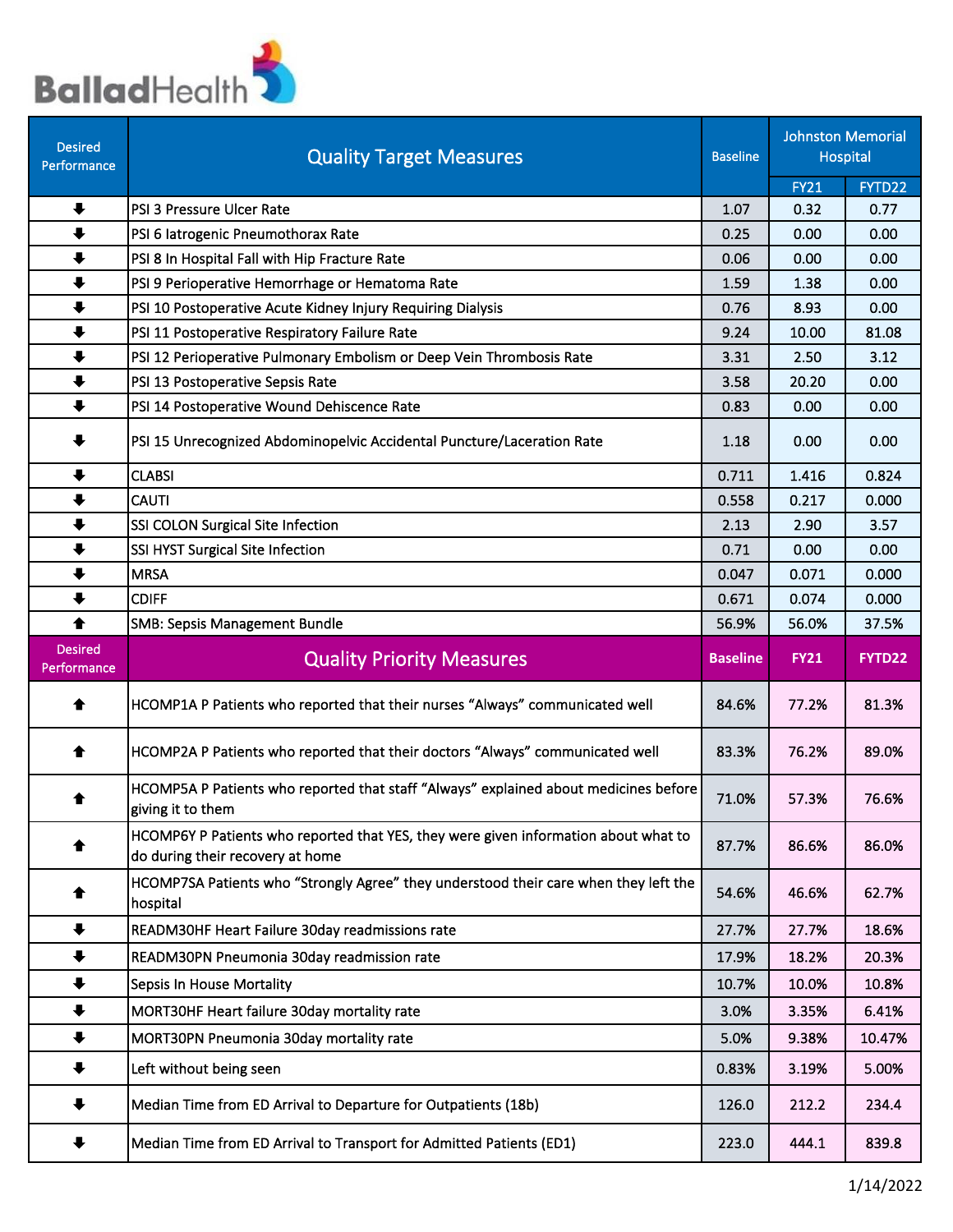

| <b>Desired</b><br>Performance | <b>Quality Target Measures</b>                                                                                          | <b>Baseline</b> |                | Greeneville<br><b>Community Hospital</b> |
|-------------------------------|-------------------------------------------------------------------------------------------------------------------------|-----------------|----------------|------------------------------------------|
|                               |                                                                                                                         |                 | <b>FY21</b>    | FYTD22                                   |
| $\ddot{\phantom{1}}$          | PSI 3 Pressure Ulcer Rate                                                                                               | 1.07            | 0.00           | 0.00                                     |
| $\ddot{\phantom{1}}$          | PSI 6 latrogenic Pneumothorax Rate                                                                                      | 0.25            | 0.28           | 1.17                                     |
| $\ddot{\phantom{1}}$          | PSI 8 In Hospital Fall with Hip Fracture Rate                                                                           | 0.06            | 0.62           | 0.00                                     |
| $\ddot{\phantom{1}}$          | PSI 9 Perioperative Hemorrhage or Hematoma Rate                                                                         | 1.59            | 8.39           | 4.20                                     |
| $\ddot{\phantom{1}}$          | PSI 10 Postoperative Acute Kidney Injury Requiring Dialysis                                                             | 0.76            | 0.00           | 0.00                                     |
| $\ddot{\phantom{1}}$          | PSI 11 Postoperative Respiratory Failure Rate                                                                           | 9.24            | 0.00           | 0.00                                     |
| $\ddot{\phantom{1}}$          | PSI 12 Perioperative Pulmonary Embolism or Deep Vein Thrombosis Rate                                                    | 3.31            | 4.81           | 3.88                                     |
| $\ddot{\phantom{1}}$          | PSI 13 Postoperative Sepsis Rate                                                                                        | 3.58            | 7.63           | 0.00                                     |
| $\ddot{\phantom{1}}$          | PSI 14 Postoperative Wound Dehiscence Rate                                                                              | 0.83            | 3.56           | 0.00                                     |
| ╇                             | PSI 15 Unrecognized Abdominopelvic Accidental Puncture/Laceration Rate                                                  | 1.18            | 1.32           | 0.00                                     |
| $\ddot{\phantom{1}}$          | <b>CLABSI</b>                                                                                                           | 0.711           | 0.000          | 0.829                                    |
| $\ddot{\phantom{1}}$          | <b>CAUTI</b>                                                                                                            | 0.558           | 0.197          | 1.063                                    |
| $\ddot{\phantom{1}}$          | SSI COLON Surgical Site Infection                                                                                       | 2.13            | 0.00           | 0.00                                     |
| $\ddot{\phantom{1}}$          | SSI HYST Surgical Site Infection                                                                                        | 0.71            |                |                                          |
| $\ddot{\phantom{1}}$          | <b>MRSA</b>                                                                                                             | 0.047           | 0.000          | 0.000                                    |
| $\ddot{\phantom{1}}$          | <b>CDIFF</b>                                                                                                            | 0.671           | 0.111          | 0.218                                    |
| 合                             | <b>SMB: Sepsis Management Bundle</b>                                                                                    | 56.9%           | 29.2%          | 43.3%                                    |
|                               |                                                                                                                         |                 |                |                                          |
| <b>Desired</b><br>Performance | <b>Quality Priority Measures</b>                                                                                        | <b>Baseline</b> | <b>FY21</b>    | FYTD22                                   |
| ♠                             | HCOMP1A P Patients who reported that their nurses "Always" communicated well                                            | 84.6%           | 73.9%          | 82.5%                                    |
| ♠                             | HCOMP2A P Patients who reported that their doctors "Always" communicated well                                           | 83.3%           | 76.7%          | 85.5%                                    |
| ♠                             | HCOMP5A P Patients who reported that staff "Always" explained about medicines before<br>giving it to them               | 71.0%           | 61.3%          | 52.9%                                    |
| ♠                             | HCOMP6Y P Patients who reported that YES, they were given information about what to<br>do during their recovery at home | 87.7%           | 83.2%          | 85.0%                                    |
| ♠                             | HCOMP7SA Patients who "Strongly Agree" they understood their care when they left the<br>hospital                        | 54.6%           | 45.3%          | 54.0%                                    |
| $\ddot{\phantom{1}}$          | READM30HF Heart Failure 30day readmissions rate                                                                         | 27.7%           | 21.9%          | 21.8%                                    |
| $\ddot{\phantom{1}}$          | READM30PN Pneumonia 30day readmission rate                                                                              | 17.9%           | 14.7%          | 22.5%                                    |
| $\ddot{\phantom{1}}$          | <b>Sepsis In House Mortality</b>                                                                                        | 10.7%           | 9.8%           | 9.0%                                     |
| $\ddot{\phantom{1}}$          | MORT30HF Heart failure 30day mortality rate                                                                             | 3.0%            | 5.67%          | 4.00%                                    |
|                               |                                                                                                                         |                 |                |                                          |
| $\ddot{\phantom{1}}$<br>♣     | MORT30PN Pneumonia 30day mortality rate<br>Left without being seen                                                      | 5.0%<br>0.83%   | 7.61%<br>3.16% | 7.69%<br>3.87%                           |
| ₩                             | Median Time from ED Arrival to Departure for Outpatients (18b)                                                          | 126.0           | 191.9          | 231.0                                    |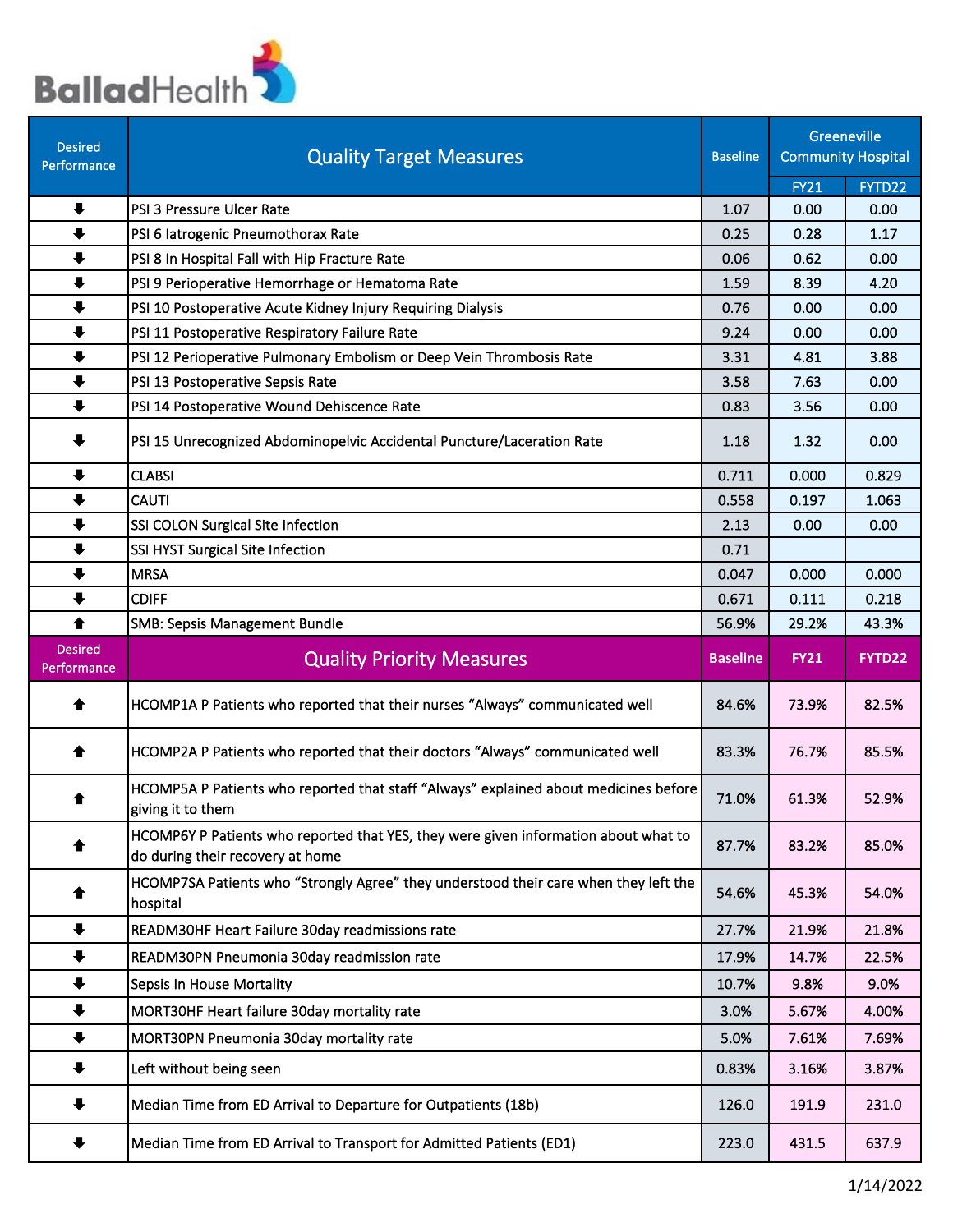

| <b>Desired</b><br>Performance | <b>Quality Target Measures</b>                                                                                          | <b>Baseline</b> |             | <b>Norton Community</b><br><b>Hospital</b> |
|-------------------------------|-------------------------------------------------------------------------------------------------------------------------|-----------------|-------------|--------------------------------------------|
|                               |                                                                                                                         |                 | <b>FY21</b> | FYTD22                                     |
| $\ddot{\phantom{1}}$          | PSI 3 Pressure Ulcer Rate                                                                                               | 1.07            | 0.00        | 0.00                                       |
| $\ddot{\phantom{1}}$          | PSI 6 latrogenic Pneumothorax Rate                                                                                      | 0.25            | 0.41        | 0.00                                       |
| $\ddot{\phantom{1}}$          | PSI 8 In Hospital Fall with Hip Fracture Rate                                                                           | 0.06            | 0.00        | 0.00                                       |
| $\ddot{\phantom{1}}$          | PSI 9 Perioperative Hemorrhage or Hematoma Rate                                                                         | 1.59            | 0.00        | 0.00                                       |
| $\ddot{\phantom{1}}$          | PSI 10 Postoperative Acute Kidney Injury Requiring Dialysis                                                             | 0.76            | 0.00        | 0.00                                       |
| $\ddot{\phantom{1}}$          | PSI 11 Postoperative Respiratory Failure Rate                                                                           | 9.24            | 25.00       | 0.00                                       |
| $\ddot{\phantom{1}}$          | PSI 12 Perioperative Pulmonary Embolism or Deep Vein Thrombosis Rate                                                    | 3.31            | 0.00        | 0.00                                       |
| $\ddot{\phantom{1}}$          | PSI 13 Postoperative Sepsis Rate                                                                                        | 3.58            | 0.00        | 0.00                                       |
| $\ddot{\phantom{1}}$          | PSI 14 Postoperative Wound Dehiscence Rate                                                                              | 0.83            | 0.00        | 0.00                                       |
| ╇                             | PSI 15 Unrecognized Abdominopelvic Accidental Puncture/Laceration Rate                                                  | 1.18            | 0.00        | 0.00                                       |
| $\ddot{\phantom{1}}$          | <b>CLABSI</b>                                                                                                           | 0.711           | 0.000       | 1.572                                      |
| $\ddot{\phantom{1}}$          | <b>CAUTI</b>                                                                                                            | 0.558           | 0.000       | 0.799                                      |
| $\ddot{\phantom{1}}$          | SSI COLON Surgical Site Infection                                                                                       | 2.13            | 5.00        | 0.00                                       |
| $\ddot{\phantom{1}}$          | SSI HYST Surgical Site Infection                                                                                        | 0.71            | 0.00        | 0.00                                       |
| $\ddot{\phantom{1}}$          | <b>MRSA</b>                                                                                                             | 0.047           | 0.000       | 0.390                                      |
| $\ddot{\phantom{1}}$          | <b>CDIFF</b>                                                                                                            | 0.671           | 0.000       | 0.000                                      |
| ♠                             | <b>SMB: Sepsis Management Bundle</b>                                                                                    | 56.9%           | 37.7%       | 44.4%                                      |
| <b>Desired</b><br>Performance | <b>Quality Priority Measures</b>                                                                                        | <b>Baseline</b> | <b>FY21</b> | FYTD22                                     |
|                               |                                                                                                                         |                 |             |                                            |
| ♠                             | HCOMP1A P Patients who reported that their nurses "Always" communicated well                                            | 84.6%           | 80.1%       | 82.6%                                      |
| ♠                             | HCOMP2A P Patients who reported that their doctors "Always" communicated well                                           | 83.3%           | 81.8%       | 79.5%                                      |
| ♠                             | HCOMP5A P Patients who reported that staff "Always" explained about medicines before<br>giving it to them               | 71.0%           | 65.6%       | 61.4%                                      |
|                               | HCOMP6Y P Patients who reported that YES, they were given information about what to<br>do during their recovery at home | 87.7%           | 86.1%       | 92.3%                                      |
| ♠                             | HCOMP7SA Patients who "Strongly Agree" they understood their care when they left the<br>hospital                        | 54.6%           | 44.3%       | 46.2%                                      |
| $\ddot{\phantom{1}}$          | READM30HF Heart Failure 30day readmissions rate                                                                         | 27.7%           | 24.6%       | 30.2%                                      |
| $\ddot{\phantom{1}}$          | READM30PN Pneumonia 30day readmission rate                                                                              | 17.9%           | 21.7%       | 14.6%                                      |
| $\ddot{\phantom{1}}$          | Sepsis In House Mortality                                                                                               | 10.7%           | 3.3%        | 7.4%                                       |
| $\ddot{\phantom{1}}$          | MORT30HF Heart failure 30day mortality rate                                                                             | 3.0%            | 3.72%       | 3.33%                                      |
| $\ddot{\phantom{1}}$          |                                                                                                                         | 5.0%            | 2.63%       | 5.88%                                      |
| ╇                             | MORT30PN Pneumonia 30day mortality rate<br>Left without being seen                                                      | 0.83%           | 1.59%       | 3.22%                                      |
| ₩                             | Median Time from ED Arrival to Departure for Outpatients (18b)                                                          | 126.0           | 185.4       | 170.9                                      |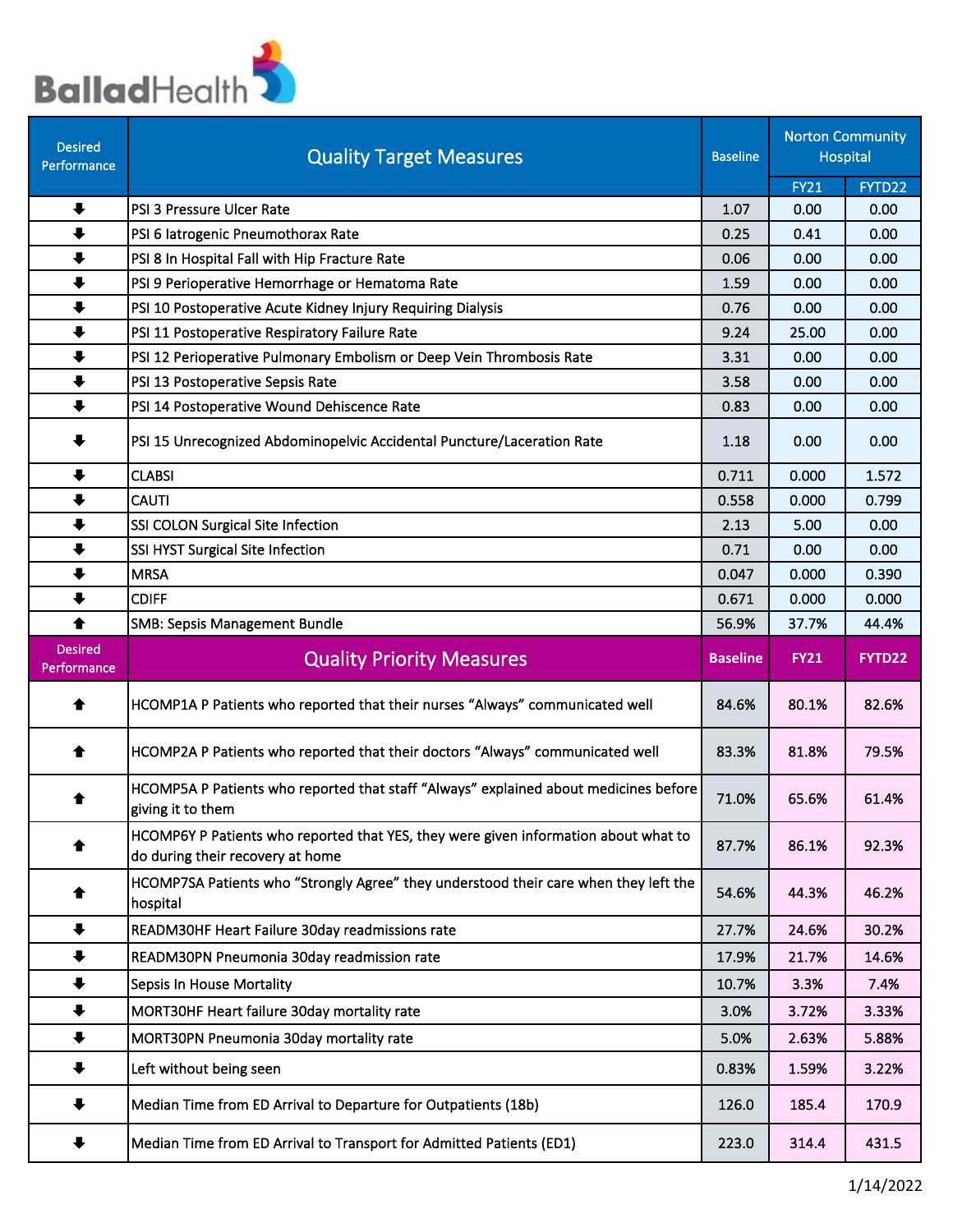

| <b>Desired</b><br>Performance | <b>Quality Target Measures</b>                                                                                          | <b>Baseline</b> |                | <b>Sycamore Shoals</b><br>Hospital |
|-------------------------------|-------------------------------------------------------------------------------------------------------------------------|-----------------|----------------|------------------------------------|
|                               |                                                                                                                         |                 | <b>FY21</b>    | FYTD22                             |
| $\ddot{\phantom{1}}$          | PSI 3 Pressure Ulcer Rate                                                                                               | 1.07            | 0.00           | 0.00                               |
| $\ddot{\phantom{1}}$          | PSI 6 latrogenic Pneumothorax Rate                                                                                      | 0.25            | 0.00           | 0.00                               |
| $\ddot{\phantom{1}}$          | PSI 8 In Hospital Fall with Hip Fracture Rate                                                                           | 0.06            | 0.00           | 0.00                               |
| $\ddot{\phantom{1}}$          | PSI 9 Perioperative Hemorrhage or Hematoma Rate                                                                         | 1.59            | 4.99           | 0.00                               |
| $\ddot{\phantom{1}}$          | PSI 10 Postoperative Acute Kidney Injury Requiring Dialysis                                                             | 0.76            | 0.00           | 0.00                               |
| $\ddot{\phantom{1}}$          | PSI 11 Postoperative Respiratory Failure Rate                                                                           | 9.24            | 0.00           | 25.64                              |
| $\ddot{\phantom{1}}$          | PSI 12 Perioperative Pulmonary Embolism or Deep Vein Thrombosis Rate                                                    | 3.31            | 0.00           | 0.00                               |
| $\ddot{\phantom{1}}$          | PSI 13 Postoperative Sepsis Rate                                                                                        | 3.58            | 0.00           | 30.30                              |
| $\ddot{\phantom{1}}$          | PSI 14 Postoperative Wound Dehiscence Rate                                                                              | 0.83            | 0.00           | 0.00                               |
| $\ddot{\phantom{1}}$          | PSI 15 Unrecognized Abdominopelvic Accidental Puncture/Laceration Rate                                                  | 1.18            | 3.19           | 0.00                               |
| $\ddot{\phantom{1}}$          | <b>CLABSI</b>                                                                                                           | 0.711           | 0.000          | 2.778                              |
| $\ddot{\phantom{1}}$          | <b>CAUTI</b>                                                                                                            | 0.558           | 0.607          | 0.000                              |
| $\ddot{\phantom{1}}$          | SSI COLON Surgical Site Infection                                                                                       | 2.13            | 3.23           | 0.00                               |
| $\ddot{\phantom{1}}$          | SSI HYST Surgical Site Infection                                                                                        | 0.71            | 0.00           | 0.00                               |
| $\ddot{\phantom{1}}$          | <b>MRSA</b>                                                                                                             | 0.047           | 0.000          | 0.000                              |
| $\ddot{\phantom{1}}$          | <b>CDIFF</b>                                                                                                            | 0.671           | 0.139          | 0.306                              |
| ♠                             | <b>SMB: Sepsis Management Bundle</b>                                                                                    | 56.9%           | 67.5%          | 30.8%                              |
|                               |                                                                                                                         |                 |                |                                    |
| <b>Desired</b><br>Performance | <b>Quality Priority Measures</b>                                                                                        | <b>Baseline</b> | <b>FY21</b>    | FYTD22                             |
| ♠                             | HCOMP1A P Patients who reported that their nurses "Always" communicated well                                            | 84.6%           | 78.8%          | 82.5%                              |
| ♠                             | HCOMP2A P Patients who reported that their doctors "Always" communicated well                                           | 83.3%           | 75.7%          | 76.4%                              |
| ☎                             | HCOMP5A P Patients who reported that staff "Always" explained about medicines before<br>giving it to them               | 71.0%           | 60.2%          | 47.9%                              |
| ♠                             | HCOMP6Y P Patients who reported that YES, they were given information about what to<br>do during their recovery at home | 87.7%           | 84.9%          | 82.1%                              |
|                               | HCOMP7SA Patients who "Strongly Agree" they understood their care when they left the<br>hospital                        | 54.6%           | 47.2%          | 50.7%                              |
| $\ddot{\phantom{1}}$          | READM30HF Heart Failure 30day readmissions rate                                                                         | 27.7%           | 27.8%          | 17.3%                              |
| $\ddot{\phantom{1}}$          | READM30PN Pneumonia 30day readmission rate                                                                              | 17.9%           | 18.0%          | 17.1%                              |
| $\ddot{\phantom{1}}$          | Sepsis In House Mortality                                                                                               | 10.7%           | 5.8%           | 6.5%                               |
| $\ddot{\phantom{1}}$          | MORT30HF Heart failure 30day mortality rate                                                                             |                 |                |                                    |
| $\ddot{\phantom{1}}$          |                                                                                                                         | 3.0%            | 5.03%          | 1.52%                              |
| ┺                             | MORT30PN Pneumonia 30day mortality rate<br>Left without being seen                                                      | 5.0%<br>0.83%   | 5.10%<br>1.37% | 3.57%<br>4.35%                     |
| ₩                             | Median Time from ED Arrival to Departure for Outpatients (18b)                                                          | 126.0           | 160.5          | 196.3                              |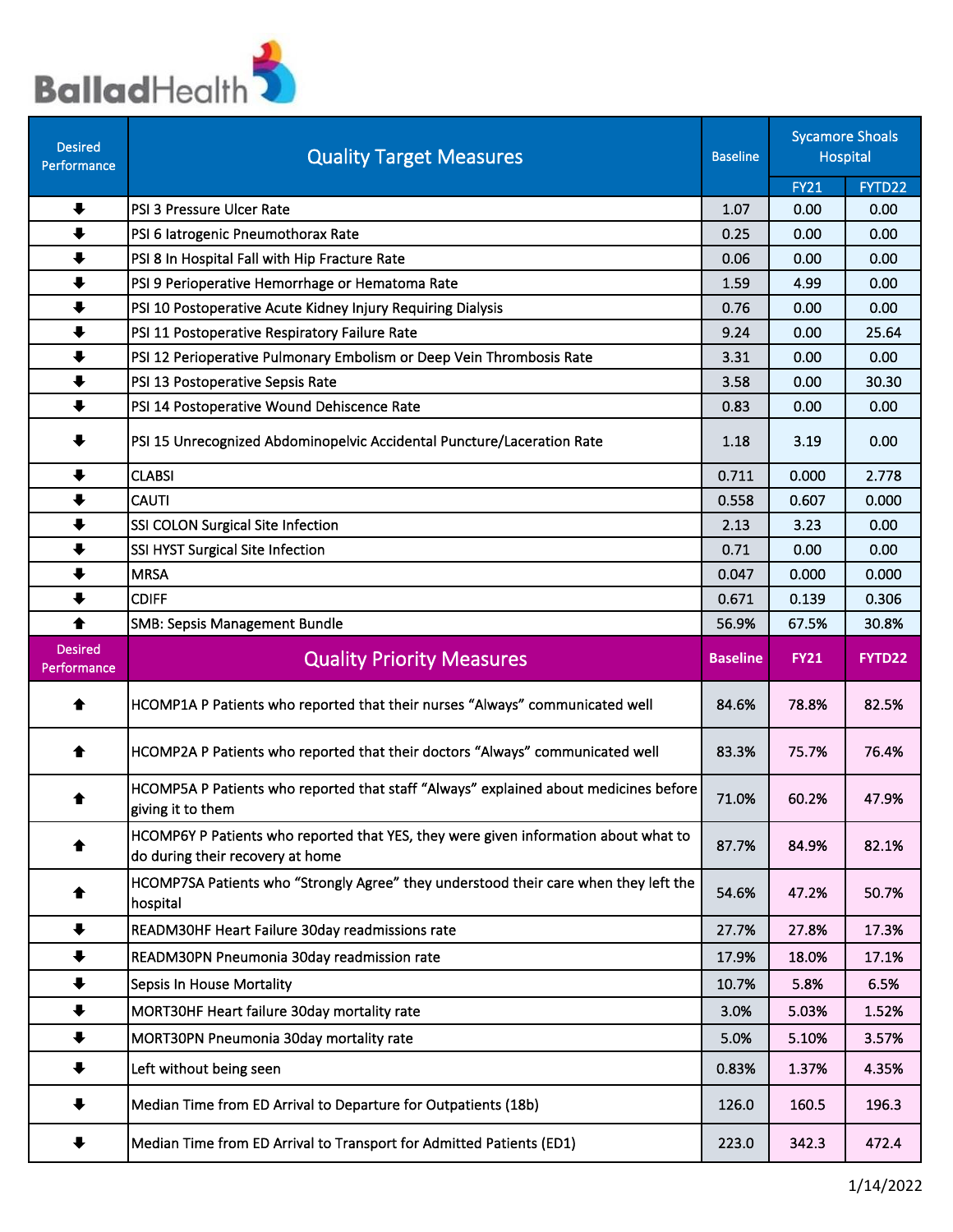

| <b>Desired</b><br>Performance | <b>Quality Target Measures</b>                                                                                          | <b>Baseline</b> |             | <b>Franklin Woods</b><br><b>Community Hospital</b> |
|-------------------------------|-------------------------------------------------------------------------------------------------------------------------|-----------------|-------------|----------------------------------------------------|
|                               |                                                                                                                         |                 | <b>FY21</b> | FYTD22                                             |
| $\ddot{\phantom{1}}$          | PSI 3 Pressure Ulcer Rate                                                                                               | 1.07            | 0.00        | 0.00                                               |
| $\ddot{\phantom{1}}$          | PSI 6 latrogenic Pneumothorax Rate                                                                                      | 0.25            | 0.52        | 0.51                                               |
| $\ddot{\phantom{1}}$          | PSI 8 In Hospital Fall with Hip Fracture Rate                                                                           | 0.06            | 0.00        | 0.00                                               |
| $\ddot{\phantom{1}}$          | PSI 9 Perioperative Hemorrhage or Hematoma Rate                                                                         | 1.59            | 0.00        | 0.00                                               |
| $\ddot{\phantom{1}}$          | PSI 10 Postoperative Acute Kidney Injury Requiring Dialysis                                                             | 0.76            | 0.00        | 0.00                                               |
| $\ddot{\phantom{1}}$          | PSI 11 Postoperative Respiratory Failure Rate                                                                           | 9.24            | 15.82       | 7.09                                               |
| $\ddot{\phantom{1}}$          | PSI 12 Perioperative Pulmonary Embolism or Deep Vein Thrombosis Rate                                                    | 3.31            | 8.17        | 2.86                                               |
| $\ddot{\phantom{1}}$          | PSI 13 Postoperative Sepsis Rate                                                                                        | 3.58            | 10.00       | 8.47                                               |
| $\ddot{\phantom{1}}$          | PSI 14 Postoperative Wound Dehiscence Rate                                                                              | 0.83            | 2.31        | 0.00                                               |
| ╇                             | PSI 15 Unrecognized Abdominopelvic Accidental Puncture/Laceration Rate                                                  | 1.18            | 0.00        | 3.55                                               |
| $\ddot{\phantom{1}}$          | <b>CLABSI</b>                                                                                                           | 0.711           | 0.000       | 2.353                                              |
| $\ddot{\phantom{1}}$          | <b>CAUTI</b>                                                                                                            | 0.558           | 0.000       | 0.000                                              |
| $\ddot{\phantom{1}}$          | SSI COLON Surgical Site Infection                                                                                       | 2.13            | 3.82        | 1.61                                               |
| $\ddot{\phantom{1}}$          | SSI HYST Surgical Site Infection                                                                                        | 0.71            | 0.00        | 0.00                                               |
| $\ddot{\phantom{1}}$          | <b>MRSA</b>                                                                                                             | 0.047           | 0.000       | 0.000                                              |
| $\ddot{\phantom{1}}$          | <b>CDIFF</b>                                                                                                            | 0.671           | 0.136       | 0.093                                              |
| ♠                             | <b>SMB: Sepsis Management Bundle</b>                                                                                    | 56.9%           | 56.5%       | 64.3%                                              |
| <b>Desired</b><br>Performance | <b>Quality Priority Measures</b>                                                                                        | <b>Baseline</b> | <b>FY21</b> | FYTD22                                             |
| ♠                             | HCOMP1A P Patients who reported that their nurses "Always" communicated well                                            | 84.6%           | 82.5%       | 74.2%                                              |
| ♠                             | HCOMP2A P Patients who reported that their doctors "Always" communicated well                                           | 83.3%           | 81.7%       | 75.3%                                              |
| ♠                             | HCOMP5A P Patients who reported that staff "Always" explained about medicines before<br>giving it to them               | 71.0%           | 63.3%       | 61.8%                                              |
| ♠                             | HCOMP6Y P Patients who reported that YES, they were given information about what to<br>do during their recovery at home | 87.7%           | 86.7%       | 85.9%                                              |
| ♠                             | HCOMP7SA Patients who "Strongly Agree" they understood their care when they left the<br>hospital                        | 54.6%           | 56.4%       | 46.7%                                              |
| $\ddot{\phantom{1}}$          | READM30HF Heart Failure 30day readmissions rate                                                                         | 27.7%           | 25.3%       | 3.0%                                               |
| $\ddot{\phantom{1}}$          | READM30PN Pneumonia 30day readmission rate                                                                              | 17.9%           | 13.7%       | 14.4%                                              |
| $\ddot{\phantom{1}}$          | <b>Sepsis In House Mortality</b>                                                                                        | 10.7%           | 4.2%        | 4.8%                                               |
| $\ddot{\phantom{1}}$          | MORT30HF Heart failure 30day mortality rate                                                                             | 3.0%            | 3.54%       | 0.00%                                              |
| $\ddot{\phantom{1}}$          | MORT30PN Pneumonia 30day mortality rate                                                                                 | 5.0%            | 8.00%       | 7.87%                                              |
| ┺                             |                                                                                                                         |                 |             | 2.95%                                              |
|                               | Left without being seen                                                                                                 | 0.83%           | 3.10%       |                                                    |
| ₩                             | Median Time from ED Arrival to Departure for Outpatients (18b)                                                          | 126.0           | 182.2       | 226.5                                              |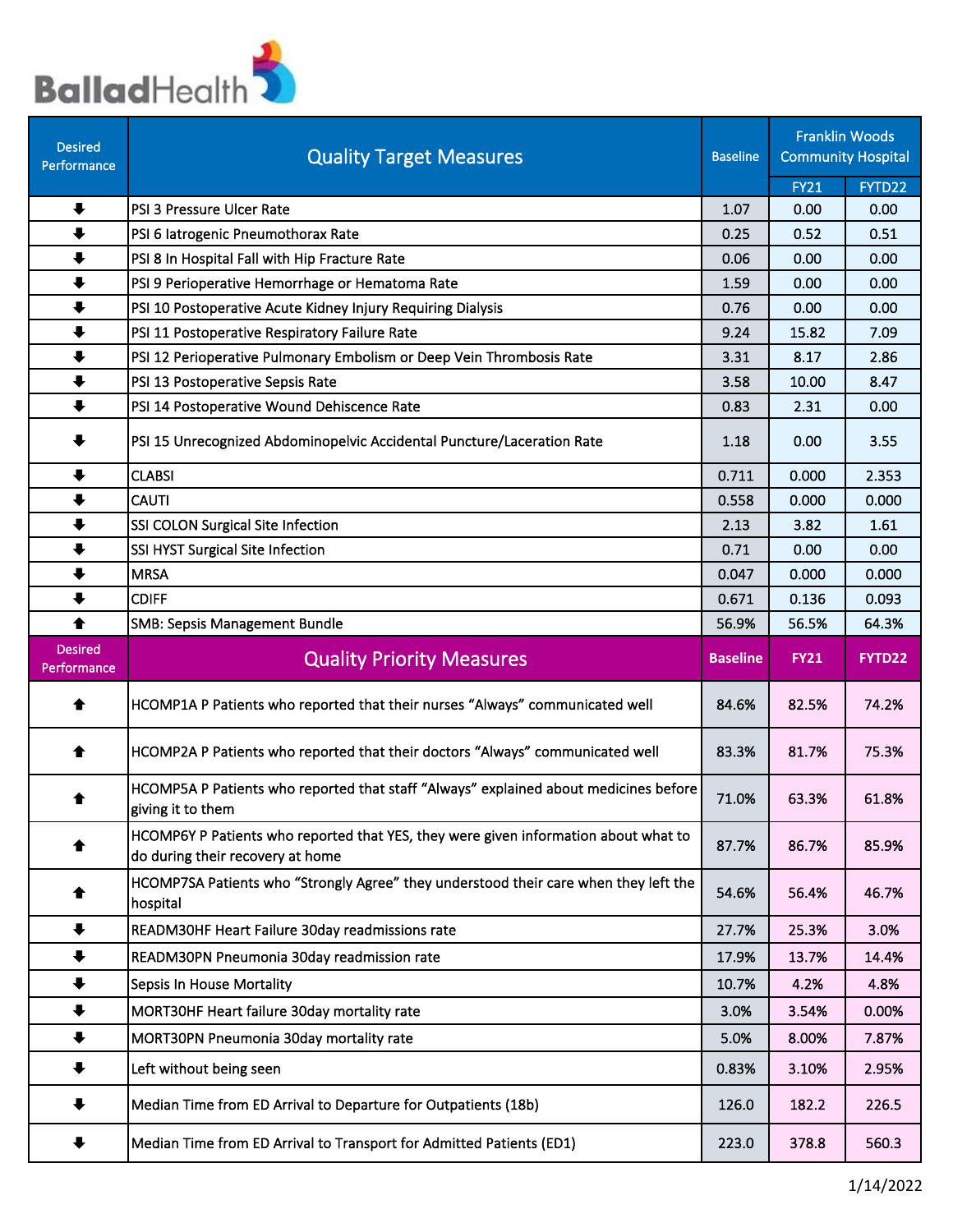

| <b>Desired</b><br>Performance | <b>Quality Target Measures</b>                                                                                          | <b>Baseline</b> |             | <b>Indian Path</b><br><b>Community Hospital</b> |
|-------------------------------|-------------------------------------------------------------------------------------------------------------------------|-----------------|-------------|-------------------------------------------------|
|                               |                                                                                                                         |                 | <b>FY21</b> | FYTD22                                          |
| $\ddot{\phantom{1}}$          | PSI 3 Pressure Ulcer Rate                                                                                               | 1.07            | 0.00        | 0.00                                            |
| $\ddot{\phantom{1}}$          | PSI 6 latrogenic Pneumothorax Rate                                                                                      | 0.25            | 0.00        | 0.00                                            |
| $\ddot{\phantom{1}}$          | PSI 8 In Hospital Fall with Hip Fracture Rate                                                                           | 0.06            | 0.00        | 0.00                                            |
| $\ddot{\phantom{1}}$          | PSI 9 Perioperative Hemorrhage or Hematoma Rate                                                                         | 1.59            | 9.13        | 0.00                                            |
| $\ddot{\phantom{1}}$          | PSI 10 Postoperative Acute Kidney Injury Requiring Dialysis                                                             | 0.76            | 0.00        | 0.00                                            |
| $\ddot{\phantom{1}}$          | PSI 11 Postoperative Respiratory Failure Rate                                                                           | 9.24            | 0.00        | 0.00                                            |
| $\ddot{\phantom{1}}$          | PSI 12 Perioperative Pulmonary Embolism or Deep Vein Thrombosis Rate                                                    | 3.31            | 4.41        | 0.00                                            |
| $\ddot{\phantom{1}}$          | PSI 13 Postoperative Sepsis Rate                                                                                        | 3.58            | 0.00        | 30.30                                           |
| $\ddot{\phantom{1}}$          | PSI 14 Postoperative Wound Dehiscence Rate                                                                              | 0.83            | 0.00        | 0.00                                            |
| $\ddot{\phantom{1}}$          | PSI 15 Unrecognized Abdominopelvic Accidental Puncture/Laceration Rate                                                  | 1.18            | 0.00        | 0.00                                            |
| $\ddot{\phantom{1}}$          | <b>CLABSI</b>                                                                                                           | 0.711           | 0.000       | 0.000                                           |
| $\ddot{\phantom{1}}$          | <b>CAUTI</b>                                                                                                            | 0.558           | 0.000       | 0.000                                           |
| $\ddot{\phantom{1}}$          | SSI COLON Surgical Site Infection                                                                                       | 2.13            | 3.23        | 6.25                                            |
| $\ddot{\phantom{1}}$          | SSI HYST Surgical Site Infection                                                                                        | 0.71            | 0.00        | 0.00                                            |
| $\ddot{\phantom{1}}$          | <b>MRSA</b>                                                                                                             | 0.047           | 0.000       | 0.000                                           |
| $\ddot{\phantom{1}}$          | <b>CDIFF</b>                                                                                                            | 0.671           | 0.602       | 0.000                                           |
| ♠                             | <b>SMB: Sepsis Management Bundle</b>                                                                                    | 56.9%           | 65.5%       | 35.7%                                           |
| <b>Desired</b><br>Performance | <b>Quality Priority Measures</b>                                                                                        | <b>Baseline</b> | <b>FY21</b> | FYTD22                                          |
| ♠                             | HCOMP1A P Patients who reported that their nurses "Always" communicated well                                            | 84.6%           | 81.7%       | 74.9%                                           |
| ♠                             | HCOMP2A P Patients who reported that their doctors "Always" communicated well                                           | 83.3%           | 86.4%       | 73.0%                                           |
| ♠                             | HCOMP5A P Patients who reported that staff "Always" explained about medicines before<br>giving it to them               | 71.0%           | 64.8%       | 55.2%                                           |
|                               | HCOMP6Y P Patients who reported that YES, they were given information about what to<br>do during their recovery at home | 87.7%           | 83.8%       | 83.4%                                           |
| ♠                             | HCOMP7SA Patients who "Strongly Agree" they understood their care when they left the<br>hospital                        | 54.6%           | 52.7%       | 45.6%                                           |
| $\ddot{\phantom{1}}$          | READM30HF Heart Failure 30day readmissions rate                                                                         | 27.7%           | 16.1%       | 25.0%                                           |
| $\ddot{\phantom{1}}$          | READM30PN Pneumonia 30day readmission rate                                                                              | 17.9%           | 25.8%       | 4.9%                                            |
| $\ddot{\phantom{1}}$          | <b>Sepsis In House Mortality</b>                                                                                        | 10.7%           | 0.9%        | 1.9%                                            |
| $\ddot{\phantom{1}}$          | MORT30HF Heart failure 30day mortality rate                                                                             | 3.0%            | 5.41%       | 0.00%                                           |
| $\ddot{\phantom{1}}$          | MORT30PN Pneumonia 30day mortality rate                                                                                 | 5.0%            | 0.89%       | 1.35%                                           |
| ╇                             | Left without being seen                                                                                                 | 0.83%           | 2.22%       | 6.10%                                           |
|                               |                                                                                                                         |                 |             |                                                 |
|                               | Median Time from ED Arrival to Departure for Outpatients (18b)                                                          | 126.0           | 147.3       | 191.3                                           |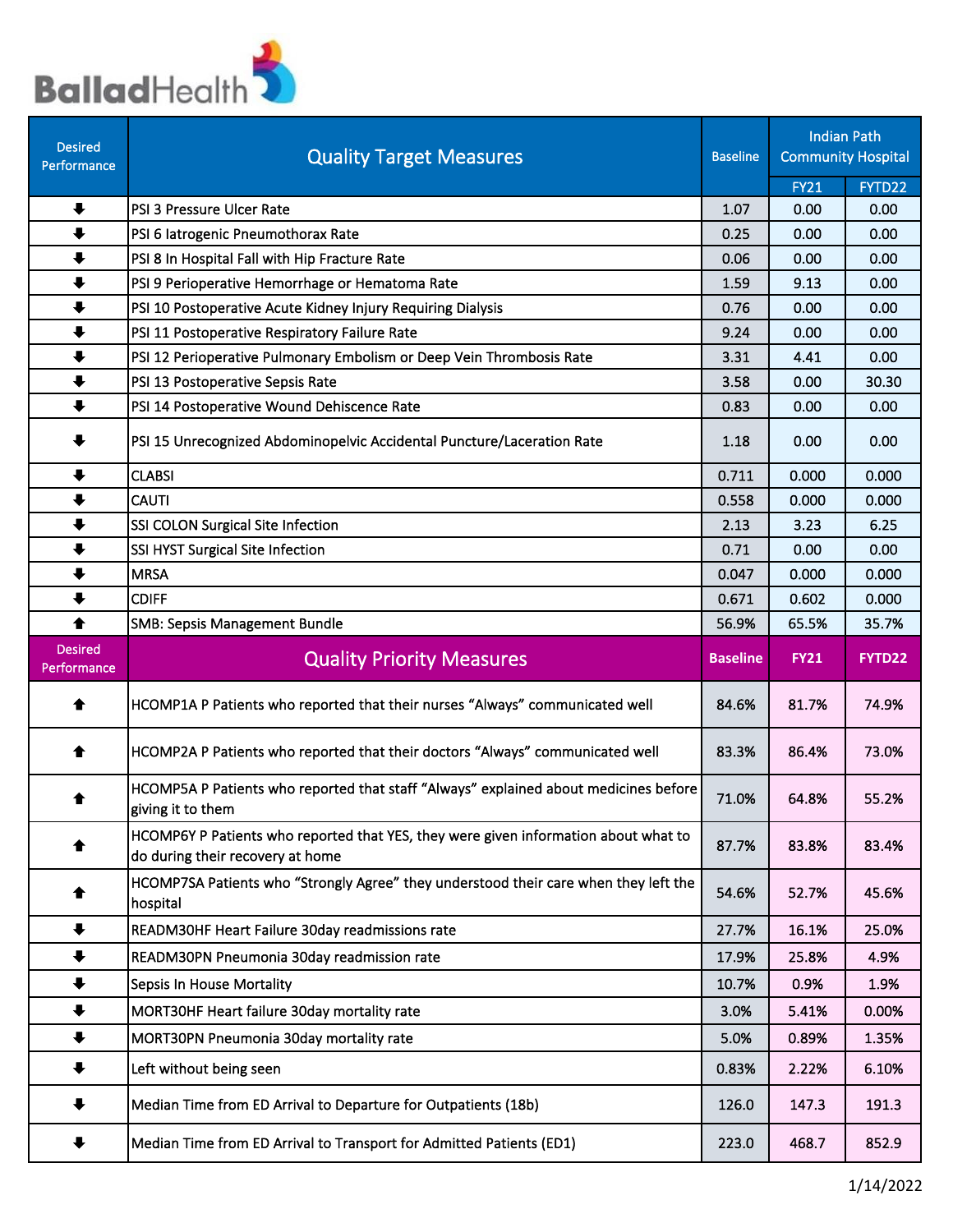

| <b>Desired</b><br>Performance | <b>Quality Target Measures</b>                                                                                          | <b>Baseline</b> |             | <b>Smyth County</b><br><b>Community Hospital</b> |
|-------------------------------|-------------------------------------------------------------------------------------------------------------------------|-----------------|-------------|--------------------------------------------------|
|                               |                                                                                                                         |                 | <b>FY21</b> | FYTD22                                           |
| $\ddot{\phantom{1}}$          | PSI 3 Pressure Ulcer Rate                                                                                               | 1.07            | 0.00        | 0.00                                             |
| $\ddot{\phantom{1}}$          | PSI 6 latrogenic Pneumothorax Rate                                                                                      | 0.25            | 0.00        | 0.00                                             |
| $\ddot{\phantom{1}}$          | PSI 8 In Hospital Fall with Hip Fracture Rate                                                                           | 0.06            | 0.00        | 0.00                                             |
| $\ddot{\phantom{1}}$          | PSI 9 Perioperative Hemorrhage or Hematoma Rate                                                                         | 1.59            | 0.00        | 0.00                                             |
| $\ddot{\phantom{1}}$          | PSI 10 Postoperative Acute Kidney Injury Requiring Dialysis                                                             | 0.76            | 0.00        | 0.00                                             |
| $\ddot{\phantom{1}}$          | PSI 11 Postoperative Respiratory Failure Rate                                                                           | 9.24            | 0.00        | 0.00                                             |
| $\ddot{\phantom{1}}$          | PSI 12 Perioperative Pulmonary Embolism or Deep Vein Thrombosis Rate                                                    | 3.31            | 10.75       | 0.00                                             |
| $\ddot{\phantom{1}}$          | PSI 13 Postoperative Sepsis Rate                                                                                        | 3.58            | 0.00        | 0.00                                             |
| $\ddot{\phantom{1}}$          | PSI 14 Postoperative Wound Dehiscence Rate                                                                              | 0.83            | 0.00        | 0.00                                             |
| $\ddot{\phantom{1}}$          | PSI 15 Unrecognized Abdominopelvic Accidental Puncture/Laceration Rate                                                  | 1.18            | 0.00        | 0.00                                             |
| $\ddot{\phantom{1}}$          | <b>CLABSI</b>                                                                                                           | 0.711           | 0.000       | 0.000                                            |
| $\ddot{\phantom{1}}$          | <b>CAUTI</b>                                                                                                            | 0.558           | 0.000       | 0.000                                            |
| $\ddot{\phantom{1}}$          | SSI COLON Surgical Site Infection                                                                                       | 2.13            | 0.00        | 0.00                                             |
| $\ddot{\phantom{1}}$          | SSI HYST Surgical Site Infection                                                                                        | 0.71            |             |                                                  |
| $\ddot{\phantom{1}}$          | <b>MRSA</b>                                                                                                             | 0.047           | 0.000       | 0.000                                            |
| $\ddot{\phantom{1}}$          | <b>CDIFF</b>                                                                                                            | 0.671           | 0.000       | 0.000                                            |
| ♠                             | <b>SMB: Sepsis Management Bundle</b>                                                                                    | 56.9%           | 68.6%       | 81.8%                                            |
| <b>Desired</b><br>Performance | <b>Quality Priority Measures</b>                                                                                        | <b>Baseline</b> | <b>FY21</b> | FYTD22                                           |
| ♠                             | HCOMP1A P Patients who reported that their nurses "Always" communicated well                                            | 84.6%           | 82.9%       | 78.2%                                            |
| ♠                             | HCOMP2A P Patients who reported that their doctors "Always" communicated well                                           | 83.3%           | 82.4%       | 72.7%                                            |
| ♠                             | HCOMP5A P Patients who reported that staff "Always" explained about medicines before<br>giving it to them               | 71.0%           | 64.8%       | 62.9%                                            |
|                               | HCOMP6Y P Patients who reported that YES, they were given information about what to<br>do during their recovery at home | 87.7%           | 88.1%       | 84.4%                                            |
| ♠                             | HCOMP7SA Patients who "Strongly Agree" they understood their care when they left the<br>hospital                        | 54.6%           | 54.6%       | 51.8%                                            |
| $\ddot{\phantom{1}}$          | READM30HF Heart Failure 30day readmissions rate                                                                         | 27.7%           | 22.0%       | 30.0%                                            |
| $\ddot{\phantom{1}}$          | READM30PN Pneumonia 30day readmission rate                                                                              | 17.9%           | 14.3%       | 13.2%                                            |
| $\ddot{\phantom{1}}$          | Sepsis In House Mortality                                                                                               | 10.7%           | 5.9%        | 2.5%                                             |
| $\ddot{\phantom{1}}$          | MORT30HF Heart failure 30day mortality rate                                                                             | 3.0%            | 3.57%       | 8.00%                                            |
| $\ddot{\phantom{1}}$          | MORT30PN Pneumonia 30day mortality rate                                                                                 | 5.0%            | 1.19%       | 0.00%                                            |
| ╇                             | Left without being seen                                                                                                 | 0.83%           | 0.86%       | 1.17%                                            |
|                               |                                                                                                                         |                 |             |                                                  |
| ₩                             | Median Time from ED Arrival to Departure for Outpatients (18b)                                                          | 126.0           | 110.2       | 119.5                                            |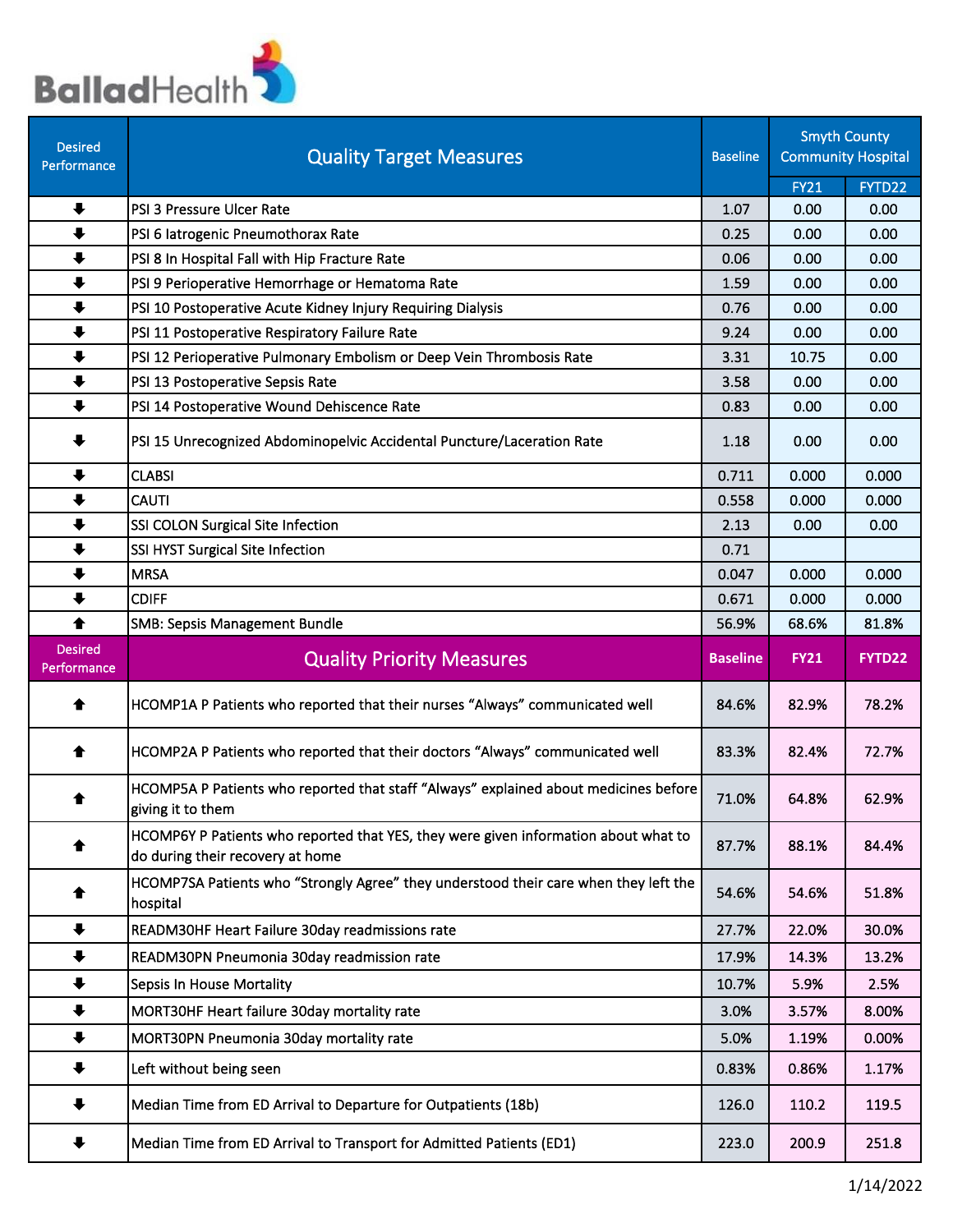

| <b>Desired</b><br>Performance | <b>Quality Target Measures</b>                                                                                          | <b>Baseline</b> |             | <b>Lonesome Pine</b><br><b>Hospital</b> |
|-------------------------------|-------------------------------------------------------------------------------------------------------------------------|-----------------|-------------|-----------------------------------------|
|                               |                                                                                                                         |                 | <b>FY21</b> | FYTD22                                  |
| $\ddot{\phantom{1}}$          | PSI 3 Pressure Ulcer Rate                                                                                               | 1.07            | 0.00        | 0.00                                    |
| $\ddot{\phantom{1}}$          | PSI 6 latrogenic Pneumothorax Rate                                                                                      | 0.25            | 0.00        | 0.00                                    |
| $\ddot{\phantom{1}}$          | PSI 8 In Hospital Fall with Hip Fracture Rate                                                                           | 0.06            | 2.74        | 0.00                                    |
| $\ddot{\phantom{1}}$          | PSI 9 Perioperative Hemorrhage or Hematoma Rate                                                                         | 1.59            | 0.00        |                                         |
| $\ddot{\phantom{1}}$          | PSI 10 Postoperative Acute Kidney Injury Requiring Dialysis                                                             | 0.76            |             |                                         |
| $\ddot{\phantom{1}}$          | PSI 11 Postoperative Respiratory Failure Rate                                                                           | 9.24            |             |                                         |
| $\ddot{\phantom{1}}$          | PSI 12 Perioperative Pulmonary Embolism or Deep Vein Thrombosis Rate                                                    | 3.31            | 0.00        |                                         |
| $\ddot{\phantom{1}}$          | PSI 13 Postoperative Sepsis Rate                                                                                        | 3.58            |             |                                         |
| $\ddot{\phantom{1}}$          | PSI 14 Postoperative Wound Dehiscence Rate                                                                              | 0.83            |             |                                         |
| $\ddot{\phantom{1}}$          | PSI 15 Unrecognized Abdominopelvic Accidental Puncture/Laceration Rate                                                  | 1.18            | 0.00        | 0.00                                    |
| $\ddot{\phantom{1}}$          | <b>CLABSI</b>                                                                                                           | 0.711           | 0.000       | 6.329                                   |
| $\ddot{\phantom{1}}$          | <b>CAUTI</b>                                                                                                            | 0.558           | 0.000       | 0.000                                   |
| $\ddot{\phantom{1}}$          | SSI COLON Surgical Site Infection                                                                                       | 2.13            |             |                                         |
| $\ddot{\phantom{1}}$          | SSI HYST Surgical Site Infection                                                                                        | 0.71            |             |                                         |
| $\ddot{\phantom{1}}$          | <b>MRSA</b>                                                                                                             | 0.047           | 0.000       | 0.000                                   |
| $\ddot{\phantom{1}}$          | <b>CDIFF</b>                                                                                                            | 0.671           | 0.287       | 0.000                                   |
| ♠                             | <b>SMB: Sepsis Management Bundle</b>                                                                                    | 56.9%           | 51.1%       | 50.0%                                   |
|                               |                                                                                                                         |                 |             |                                         |
| <b>Desired</b><br>Performance | <b>Quality Priority Measures</b>                                                                                        | <b>Baseline</b> | <b>FY21</b> | <b>FYTD22</b>                           |
| ♠                             | HCOMP1A P Patients who reported that their nurses "Always" communicated well                                            | 84.6%           | 75.7%       | 74.4%                                   |
| ♠                             | HCOMP2A P Patients who reported that their doctors "Always" communicated well                                           | 83.3%           | 75.2%       | 77.5%                                   |
| ♠                             | HCOMP5A P Patients who reported that staff "Always" explained about medicines before<br>giving it to them               | 71.0%           | 64.1%       | 62.3%                                   |
|                               | HCOMP6Y P Patients who reported that YES, they were given information about what to<br>do during their recovery at home | 87.7%           | 82.3%       | 84.6%                                   |
| ♠                             | HCOMP7SA Patients who "Strongly Agree" they understood their care when they left the<br>hospital                        | 54.6%           | 47.3%       | 41.8%                                   |
| $\ddot{\phantom{1}}$          | READM30HF Heart Failure 30day readmissions rate                                                                         | 27.7%           | 11.1%       | 21.4%                                   |
| $\ddot{\phantom{1}}$          | READM30PN Pneumonia 30day readmission rate                                                                              | 17.9%           | 14.9%       | 17.5%                                   |
| $\ddot{\phantom{1}}$          | <b>Sepsis In House Mortality</b>                                                                                        | 10.7%           | 9.3%        | 2.0%                                    |
| $\ddagger$                    | MORT30HF Heart failure 30day mortality rate                                                                             | 3.0%            | 2.56%       | 5.00%                                   |
| $\ddot{\phantom{1}}$          | MORT30PN Pneumonia 30day mortality rate                                                                                 | 5.0%            | 2.25%       | 0.00%                                   |
| ╇                             | Left without being seen                                                                                                 | 0.83%           | 0.77%       | 1.16%                                   |
| ₩                             | Median Time from ED Arrival to Departure for Outpatients (18b)                                                          | 126.0           | 134.5       | 143.6                                   |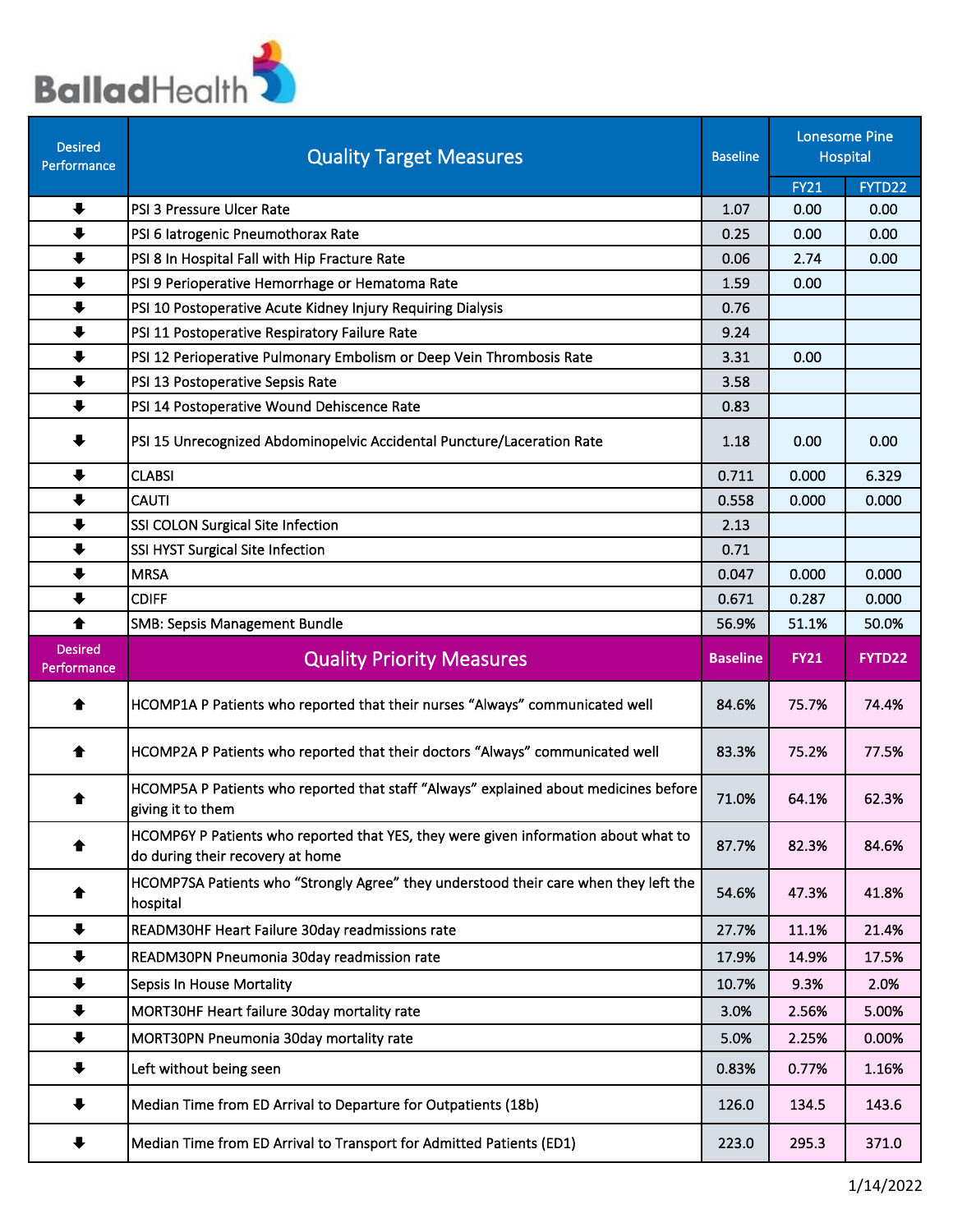

| <b>Desired</b><br>Performance | <b>Quality Target Measures</b>                                                                                          | <b>Baseline</b> |             | <b>Hawkins County</b><br><b>Memorial Hospital</b> |
|-------------------------------|-------------------------------------------------------------------------------------------------------------------------|-----------------|-------------|---------------------------------------------------|
|                               |                                                                                                                         |                 | <b>FY21</b> | FYTD22                                            |
| $\ddot{\phantom{1}}$          | PSI 3 Pressure Ulcer Rate                                                                                               | 1.07            | 0.00        | 0.00                                              |
| $\ddot{\phantom{1}}$          | PSI 6 latrogenic Pneumothorax Rate                                                                                      | 0.25            | 0.00        | 0.00                                              |
| $\ddot{\phantom{1}}$          | PSI 8 In Hospital Fall with Hip Fracture Rate                                                                           | 0.06            | 0.00        | 0.00                                              |
| $\ddot{\phantom{1}}$          | PSI 9 Perioperative Hemorrhage or Hematoma Rate                                                                         | 1.59            |             | 0.00                                              |
| $\ddot{\phantom{1}}$          | PSI 10 Postoperative Acute Kidney Injury Requiring Dialysis                                                             | 0.76            |             |                                                   |
| $\ddot{\phantom{1}}$          | PSI 11 Postoperative Respiratory Failure Rate                                                                           | 9.24            |             |                                                   |
| $\ddot{\phantom{1}}$          | PSI 12 Perioperative Pulmonary Embolism or Deep Vein Thrombosis Rate                                                    | 3.31            |             | 0.00                                              |
| $\ddot{\phantom{1}}$          | PSI 13 Postoperative Sepsis Rate                                                                                        | 3.58            |             |                                                   |
| $\ddot{\phantom{1}}$          | PSI 14 Postoperative Wound Dehiscence Rate                                                                              | 0.83            | 0.00        |                                                   |
| ₩                             | PSI 15 Unrecognized Abdominopelvic Accidental Puncture/Laceration Rate                                                  | 1.18            | 0.00        | 0.00                                              |
| $\ddot{\phantom{1}}$          | <b>CLABSI</b>                                                                                                           | 0.711           | 0.000       | 0.000                                             |
| $\ddot{\phantom{1}}$          | <b>CAUTI</b>                                                                                                            | 0.558           | 0.000       | 0.000                                             |
| $\ddot{\phantom{1}}$          | SSI COLON Surgical Site Infection                                                                                       | 2.13            |             |                                                   |
| $\ddot{\phantom{1}}$          | SSI HYST Surgical Site Infection                                                                                        | 0.71            |             |                                                   |
| $\ddot{\phantom{1}}$          | <b>MRSA</b>                                                                                                             | 0.047           | 0.000       | 0.000                                             |
| $\ddagger$                    | <b>CDIFF</b>                                                                                                            | 0.671           | 0.000       | 0.000                                             |
| $\blacklozenge$               | <b>SMB: Sepsis Management Bundle</b>                                                                                    | 56.9%           | 72.2%       | 50.0%                                             |
| <b>Desired</b><br>Performance | <b>Quality Priority Measures</b>                                                                                        | <b>Baseline</b> | <b>FY21</b> | FYTD22                                            |
| ♠                             | HCOMP1A P Patients who reported that their nurses "Always" communicated well                                            | 84.6%           | 81.3%       | 69.5%                                             |
| ♠                             | HCOMP2A P Patients who reported that their doctors "Always" communicated well                                           | 83.3%           | 82.3%       | 74.6%                                             |
| ♠                             | HCOMP5A P Patients who reported that staff "Always" explained about medicines before<br>giving it to them               | 71.0%           | 48.3%       | 55.5%                                             |
|                               | HCOMP6Y P Patients who reported that YES, they were given information about what to<br>do during their recovery at home | 87.7%           | 88.3%       | 83.0%                                             |
|                               | HCOMP7SA Patients who "Strongly Agree" they understood their care when they left the<br>hospital                        | 54.6%           | 49.5%       | 44.5%                                             |
| $\ddot{\phantom{1}}$          | READM30HF Heart Failure 30day readmissions rate                                                                         | 27.7%           | 45.5%       | 16.7%                                             |
| $\ddot{\phantom{1}}$          | READM30PN Pneumonia 30day readmission rate                                                                              | 17.9%           | 9.1%        | 13.3%                                             |
| $\ddot{\phantom{1}}$          | Sepsis In House Mortality                                                                                               | 10.7%           | 5.0%        | 0.0%                                              |
| $\ddot{\phantom{1}}$          | MORT30HF Heart failure 30day mortality rate                                                                             | 3.0%            | 0.00%       | 0.00%                                             |
| $\ddot{\phantom{1}}$          | MORT30PN Pneumonia 30day mortality rate                                                                                 | 5.0%            | 0.00%       | 0.00%                                             |
| $\ddot{\phantom{1}}$          | Left without being seen                                                                                                 | 0.83%           | 0.24%       | 0.84%                                             |
| ₩                             | Median Time from ED Arrival to Departure for Outpatients (18b)                                                          | 126.0           | 97.3        | 88.3                                              |
|                               |                                                                                                                         |                 |             |                                                   |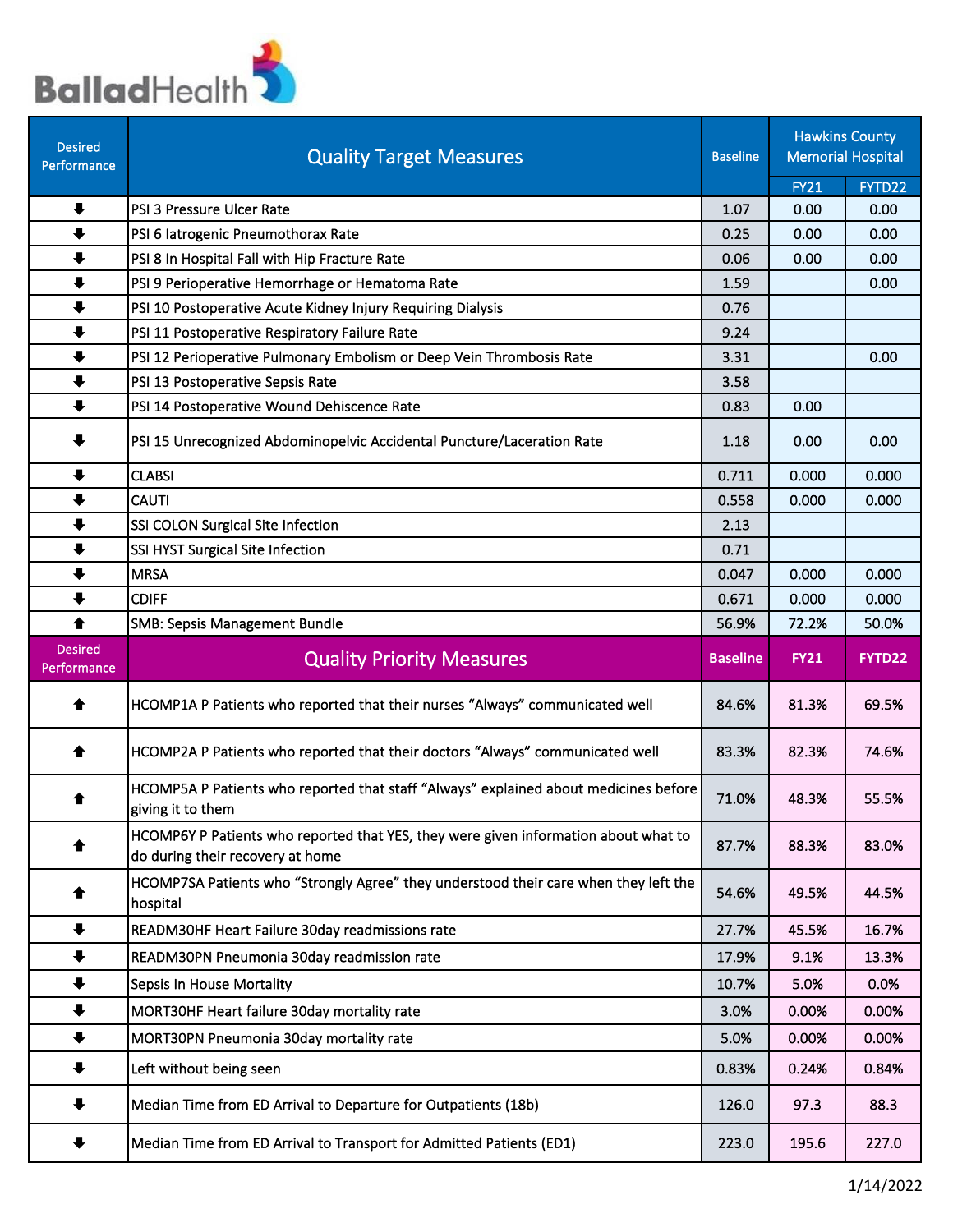

| <b>Desired</b><br>Performance | <b>Quality Target Measures</b>                                                                                          | <b>Baseline</b> |                | <b>Russell County</b><br><b>Hospital</b> |  |
|-------------------------------|-------------------------------------------------------------------------------------------------------------------------|-----------------|----------------|------------------------------------------|--|
|                               |                                                                                                                         |                 | <b>FY21</b>    | FYTD22                                   |  |
| $\ddot{\phantom{1}}$          | PSI 3 Pressure Ulcer Rate                                                                                               | 1.07            | 0.00           | 0.00                                     |  |
| $\ddot{\phantom{1}}$          | PSI 6 latrogenic Pneumothorax Rate                                                                                      | 0.25            | 0.00           | 0.00                                     |  |
| $\ddot{\phantom{1}}$          | PSI 8 In Hospital Fall with Hip Fracture Rate                                                                           | 0.06            | 0.00           | 0.00                                     |  |
| $\ddot{\phantom{1}}$          | PSI 9 Perioperative Hemorrhage or Hematoma Rate                                                                         | 1.59            | 0.00           |                                          |  |
| $\ddot{\phantom{1}}$          | PSI 10 Postoperative Acute Kidney Injury Requiring Dialysis                                                             | 0.76            | 0.00           |                                          |  |
| $\ddot{\phantom{1}}$          | PSI 11 Postoperative Respiratory Failure Rate                                                                           | 9.24            | 0.00           |                                          |  |
| $\ddot{\phantom{1}}$          | PSI 12 Perioperative Pulmonary Embolism or Deep Vein Thrombosis Rate                                                    | 3.31            | 0.00           |                                          |  |
| $\ddot{\phantom{1}}$          | PSI 13 Postoperative Sepsis Rate                                                                                        | 3.58            | 0.00           |                                          |  |
| $\ddot{\phantom{1}}$          | PSI 14 Postoperative Wound Dehiscence Rate                                                                              | 0.83            | 0.00           |                                          |  |
| $\ddot{\phantom{1}}$          | PSI 15 Unrecognized Abdominopelvic Accidental Puncture/Laceration Rate                                                  | 1.18            | 0.00           | 0.00                                     |  |
| $\ddot{\phantom{1}}$          | <b>CLABSI</b>                                                                                                           | 0.711           | 0.000          | 0.000                                    |  |
| $\ddot{\phantom{1}}$          | <b>CAUTI</b>                                                                                                            | 0.558           | 0.000          | 0.000                                    |  |
| $\ddot{\phantom{1}}$          | SSI COLON Surgical Site Infection                                                                                       | 2.13            |                |                                          |  |
| $\ddot{\phantom{1}}$          | SSI HYST Surgical Site Infection                                                                                        | 0.71            |                |                                          |  |
| $\ddot{\phantom{1}}$          | <b>MRSA</b>                                                                                                             | 0.047           | 0.171          | 0.483                                    |  |
| $\ddot{\phantom{1}}$          | <b>CDIFF</b>                                                                                                            | 0.671           | 0.000          | 0.000                                    |  |
| ♠                             | <b>SMB: Sepsis Management Bundle</b>                                                                                    | 56.9%           | 66.7%          | 57.1%                                    |  |
|                               |                                                                                                                         |                 |                |                                          |  |
| <b>Desired</b><br>Performance | <b>Quality Priority Measures</b>                                                                                        | <b>Baseline</b> | <b>FY21</b>    | <b>FYTD22</b>                            |  |
| ♠                             | HCOMP1A P Patients who reported that their nurses "Always" communicated well                                            | 84.6%           | 80.2%          | 89.2%                                    |  |
| ♠                             | HCOMP2A P Patients who reported that their doctors "Always" communicated well                                           | 83.3%           | 84.5%          | 85.6%                                    |  |
| ♠                             | HCOMP5A P Patients who reported that staff "Always" explained about medicines before<br>giving it to them               | 71.0%           | 64.8%          | 69.8%                                    |  |
|                               | HCOMP6Y P Patients who reported that YES, they were given information about what to<br>do during their recovery at home | 87.7%           | 84.2%          | 93.5%                                    |  |
| ♠                             | HCOMP7SA Patients who "Strongly Agree" they understood their care when they left the<br>hospital                        | 54.6%           | 46.1%          | 51.9%                                    |  |
| $\ddot{\phantom{1}}$          | READM30HF Heart Failure 30day readmissions rate                                                                         | 27.7%           | 34.4%          | 29.2%                                    |  |
| $\ddot{\phantom{1}}$          | READM30PN Pneumonia 30day readmission rate                                                                              | 17.9%           | 18.5%          | 25.0%                                    |  |
| $\ddot{\phantom{1}}$          | <b>Sepsis In House Mortality</b>                                                                                        | 10.7%           | 5.2%           | 3.1%                                     |  |
| $\ddagger$                    | MORT30HF Heart failure 30day mortality rate                                                                             | 3.0%            | 5.26%          | 6.25%                                    |  |
|                               |                                                                                                                         |                 |                |                                          |  |
| $\ddot{\phantom{1}}$<br>╇     | MORT30PN Pneumonia 30day mortality rate<br>Left without being seen                                                      | 5.0%<br>0.83%   | 2.97%<br>0.63% | 2.38%<br>1.18%                           |  |
| ₩                             | Median Time from ED Arrival to Departure for Outpatients (18b)                                                          | 126.0           | 117.5          | 137.4                                    |  |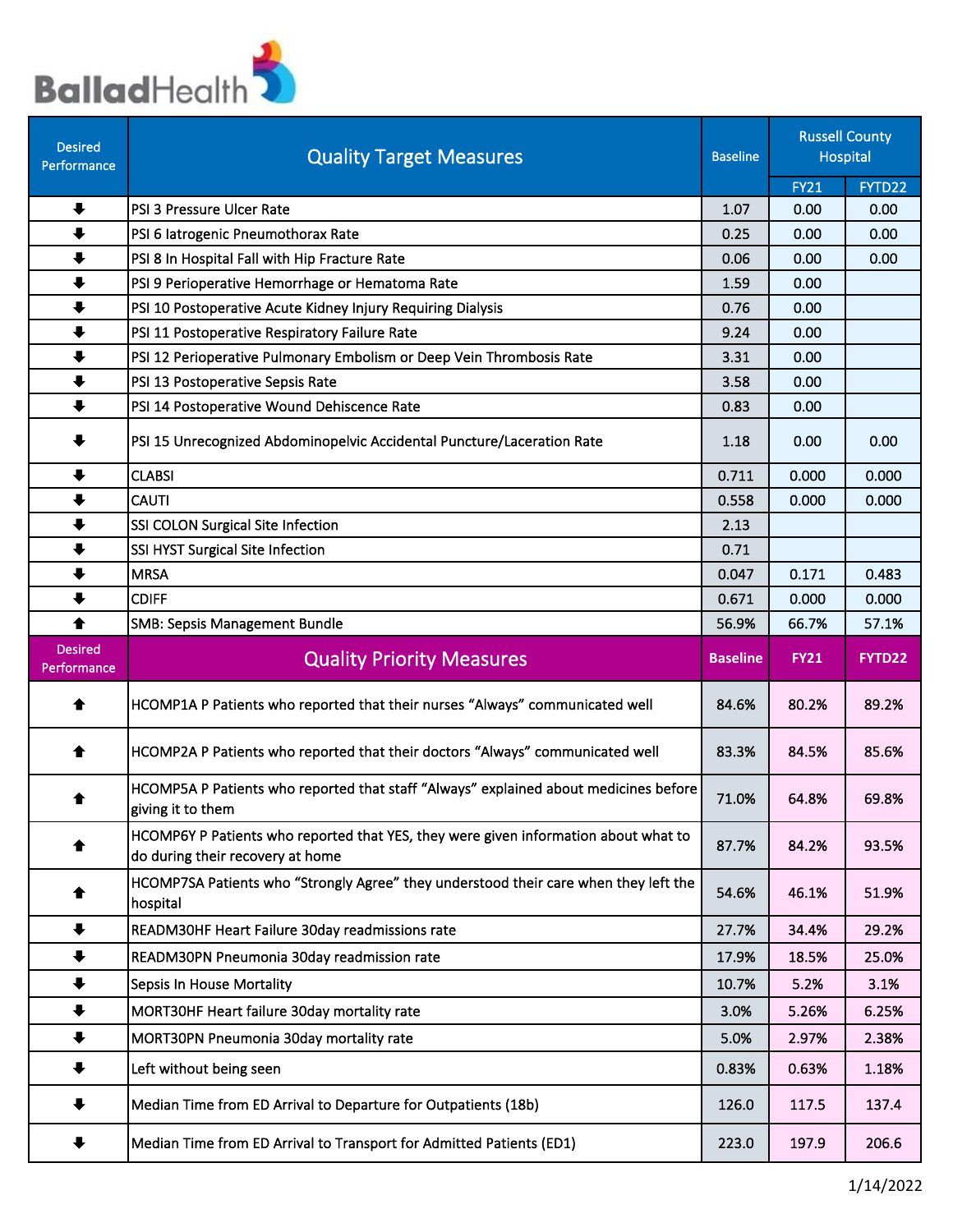

| <b>Desired</b><br>Performance | <b>Quality Target Measures</b>                                                                                          | <b>Baseline</b> | <b>Unicol County Hospital</b> |        |
|-------------------------------|-------------------------------------------------------------------------------------------------------------------------|-----------------|-------------------------------|--------|
|                               |                                                                                                                         |                 | <b>FY21</b>                   | FYTD22 |
| $\ddot{\phantom{1}}$          | PSI 3 Pressure Ulcer Rate                                                                                               | 1.07            | 0.00                          | 0.00   |
| $\ddot{\phantom{1}}$          | PSI 6 latrogenic Pneumothorax Rate                                                                                      | 0.25            | 0.00                          | 0.00   |
| $\ddot{\phantom{1}}$          | PSI 8 In Hospital Fall with Hip Fracture Rate                                                                           | 0.06            | 0.00                          | 0.00   |
| $\ddot{\phantom{1}}$          | PSI 9 Perioperative Hemorrhage or Hematoma Rate                                                                         | 1.59            |                               |        |
| $\ddot{\phantom{1}}$          | PSI 10 Postoperative Acute Kidney Injury Requiring Dialysis                                                             | 0.76            |                               |        |
| $\ddot{\phantom{1}}$          | PSI 11 Postoperative Respiratory Failure Rate                                                                           | 9.24            |                               |        |
| $\ddot{\phantom{1}}$          | PSI 12 Perioperative Pulmonary Embolism or Deep Vein Thrombosis Rate                                                    | 3.31            |                               |        |
| $\ddot{\phantom{1}}$          | PSI 13 Postoperative Sepsis Rate                                                                                        | 3.58            |                               |        |
| $\ddot{\phantom{1}}$          | PSI 14 Postoperative Wound Dehiscence Rate                                                                              | 0.83            | 0.00                          | 0.00   |
| $\ddot{\phantom{1}}$          | PSI 15 Unrecognized Abdominopelvic Accidental Puncture/Laceration Rate                                                  | 1.18            | 0.00                          | 0.00   |
| ₩                             | <b>CLABSI</b>                                                                                                           | 0.711           | 0.000                         | 0.000  |
| $\ddot{\phantom{1}}$          | <b>CAUTI</b>                                                                                                            | 0.558           | 0.000                         | 0.000  |
| $\ddot{\phantom{1}}$          | SSI COLON Surgical Site Infection                                                                                       | 2.13            |                               |        |
| $\ddot{\phantom{1}}$          | SSI HYST Surgical Site Infection                                                                                        | 0.71            |                               |        |
| $\ddot{\phantom{1}}$          | <b>MRSA</b>                                                                                                             | 0.047           | 0.000                         | 0.000  |
| $\ddot{\phantom{1}}$          | <b>CDIFF</b>                                                                                                            | 0.671           | 0.000                         | 0.000  |
| ♠                             | <b>SMB: Sepsis Management Bundle</b>                                                                                    | 56.9%           | 73.3%                         | 57.1%  |
| <b>Desired</b><br>Performance | <b>Quality Priority Measures</b>                                                                                        | <b>Baseline</b> | <b>FY21</b>                   | FYTD22 |
| ♠                             | HCOMP1A P Patients who reported that their nurses "Always" communicated well                                            | 84.6%           | 80.9%                         |        |
| ♠                             | HCOMP2A P Patients who reported that their doctors "Always" communicated well                                           | 83.3%           | 81.6%                         |        |
|                               | HCOMP5A P Patients who reported that staff "Always" explained about medicines before<br>giving it to them               | 71.0%           | 76.8%                         |        |
| ♠                             | HCOMP6Y P Patients who reported that YES, they were given information about what to<br>do during their recovery at home | 87.7%           | 74.6%                         |        |
| ♠                             | HCOMP7SA Patients who "Strongly Agree" they understood their care when they left the<br>hospital                        | 54.6%           | 46.9%                         |        |
| $\ddot{\phantom{1}}$          | READM30HF Heart Failure 30day readmissions rate                                                                         | 27.7%           | 0.0%                          | 10.0%  |
| $\ddagger$                    | READM30PN Pneumonia 30day readmission rate                                                                              | 17.9%           | 13.8%                         | 22.2%  |
| $\ddot{\phantom{1}}$          | Sepsis In House Mortality                                                                                               | 10.7%           | 2.2%                          | 0.0%   |
| $\ddot{\phantom{1}}$          | MORT30HF Heart failure 30day mortality rate                                                                             | 3.0%            | 0.00%                         | 0.00%  |
| $\ddot{\phantom{1}}$          | MORT30PN Pneumonia 30day mortality rate                                                                                 | 5.0%            | 0.00%                         | 0.00%  |
| ₩                             | Left without being seen                                                                                                 | 0.83%           | 0.50%                         | 1.36%  |
| ╇                             | Median Time from ED Arrival to Departure for Outpatients (18b)                                                          | 126.0           | 126.4                         | 134.6  |
|                               | Median Time from ED Arrival to Transport for Admitted Patients (ED1)                                                    | 223.0           | 275.0                         | 421.1  |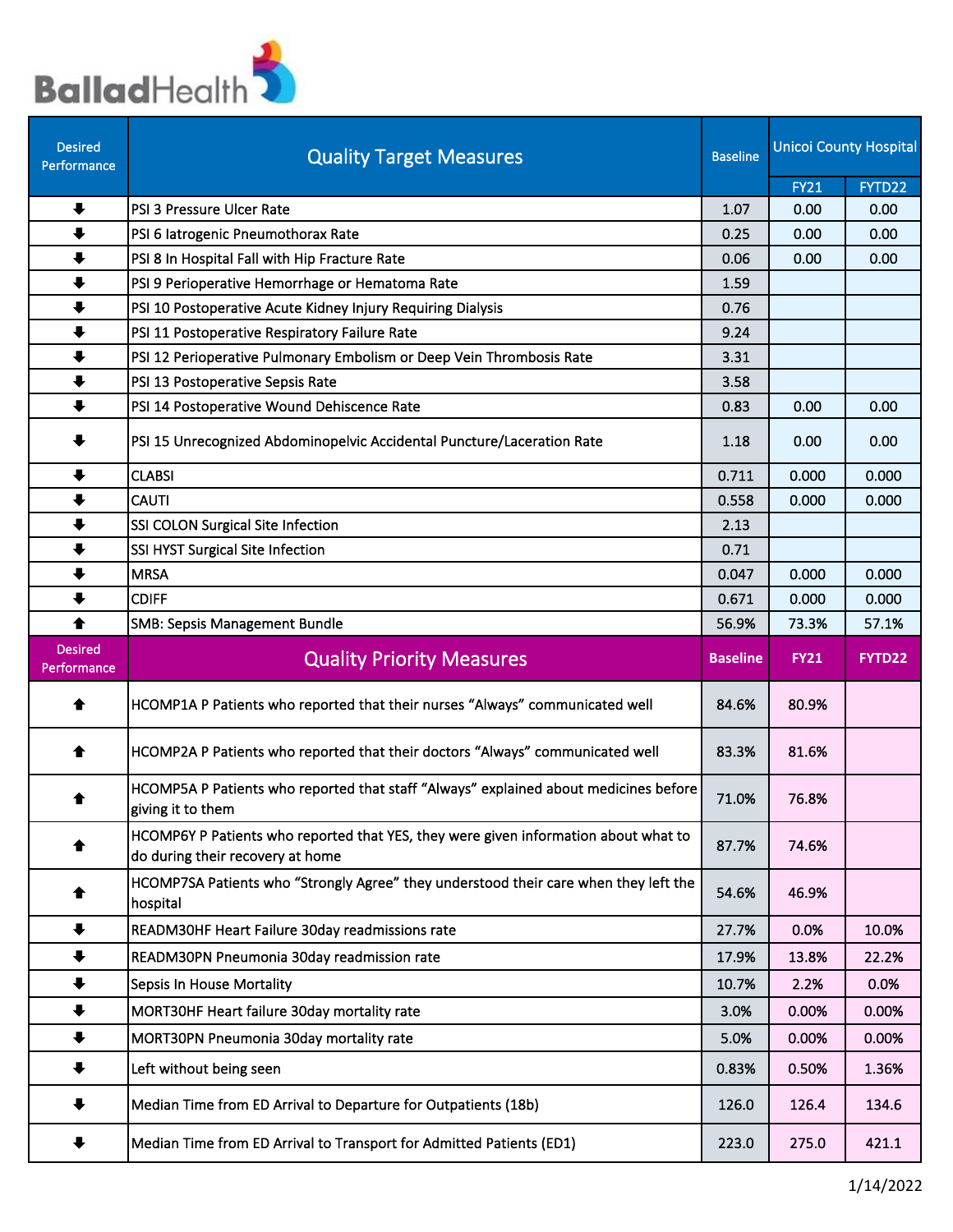

| <b>Desired</b><br>Performance | <b>Quality Target Measures</b>                                                                                          | <b>Baseline</b> |             | Lee County<br><b>Community Hospital</b><br><b>FY21</b><br>FYTD22 |  |
|-------------------------------|-------------------------------------------------------------------------------------------------------------------------|-----------------|-------------|------------------------------------------------------------------|--|
|                               |                                                                                                                         |                 |             |                                                                  |  |
| $\ddot{\phantom{1}}$          | PSI 3 Pressure Ulcer Rate                                                                                               | 1.07            |             | 0.00                                                             |  |
| $\ddot{\phantom{a}}$          | PSI 6 latrogenic Pneumothorax Rate                                                                                      | 0.25            |             | 0.00                                                             |  |
| $\ddot{\phantom{1}}$          | PSI 8 In Hospital Fall with Hip Fracture Rate                                                                           | 0.06            |             | 0.00                                                             |  |
| $\ddot{\phantom{1}}$          | PSI 9 Perioperative Hemorrhage or Hematoma Rate                                                                         | 1.59            |             |                                                                  |  |
| $\ddot{\phantom{1}}$          | PSI 10 Postoperative Acute Kidney Injury Requiring Dialysis                                                             | 0.76            |             |                                                                  |  |
| $\ddot{\phantom{1}}$          | PSI 11 Postoperative Respiratory Failure Rate                                                                           | 9.24            |             |                                                                  |  |
| $\ddot{\phantom{1}}$          | PSI 12 Perioperative Pulmonary Embolism or Deep Vein Thrombosis Rate                                                    | 3.31            |             |                                                                  |  |
| $\ddot{\phantom{1}}$          | PSI 13 Postoperative Sepsis Rate                                                                                        | 3.58            |             |                                                                  |  |
| $\ddot{\phantom{1}}$          | PSI 14 Postoperative Wound Dehiscence Rate                                                                              | 0.83            |             |                                                                  |  |
| $\ddagger$                    | PSI 15 Unrecognized Abdominopelvic Accidental Puncture/Laceration Rate                                                  | 1.18            |             | 0.00                                                             |  |
| $\ddot{\phantom{0}}$          | <b>CLABSI</b>                                                                                                           | 0.711           |             |                                                                  |  |
| ₩                             | <b>CAUTI</b>                                                                                                            | 0.558           |             |                                                                  |  |
| $\ddot{\phantom{1}}$          | SSI COLON Surgical Site Infection                                                                                       | 2.13            |             |                                                                  |  |
| $\ddot{\phantom{1}}$          | SSI HYST Surgical Site Infection                                                                                        | 0.71            |             |                                                                  |  |
| $\ddot{\phantom{1}}$          | <b>MRSA</b>                                                                                                             | 0.047           |             |                                                                  |  |
| $\ddot{\phantom{1}}$          | <b>CDIFF</b>                                                                                                            | 0.671           |             |                                                                  |  |
| ♠                             | <b>SMB: Sepsis Management Bundle</b>                                                                                    | 56.9%           |             | 44.4%                                                            |  |
| <b>Desired</b><br>Performance | <b>Quality Priority Measures</b>                                                                                        | <b>Baseline</b> | <b>FY21</b> | <b>FYTD22</b>                                                    |  |
| ♠                             | HCOMP1A P Patients who reported that their nurses "Always" communicated well                                            | 84.6%           |             |                                                                  |  |
| ♠                             | HCOMP2A P Patients who reported that their doctors "Always" communicated well                                           | 83.3%           |             |                                                                  |  |
|                               | HCOMP5A P Patients who reported that staff "Always" explained about medicines before<br>giving it to them               | 71.0%           |             |                                                                  |  |
| ☎                             | HCOMP6Y P Patients who reported that YES, they were given information about what to<br>do during their recovery at home | 87.7%           |             |                                                                  |  |
|                               | HCOMP7SA Patients who "Strongly Agree" they understood their care when they left the<br>hospital                        | 54.6%           |             |                                                                  |  |
| $\ddot{\phantom{1}}$          | READM30HF Heart Failure 30day readmissions rate                                                                         | 27.7%           |             | 100.0%                                                           |  |
| $\ddot{\phantom{1}}$          | READM30PN Pneumonia 30day readmission rate                                                                              | 17.9%           |             | 16.7%                                                            |  |
| $\ddot{\phantom{1}}$          | <b>Sepsis In House Mortality</b>                                                                                        | 10.7%           |             | 0.0%                                                             |  |
| $\ddot{\phantom{1}}$          | MORT30HF Heart failure 30day mortality rate                                                                             | 3.0%            |             | 0.00%                                                            |  |
| $\ddot{\phantom{1}}$          | MORT30PN Pneumonia 30day mortality rate                                                                                 | 5.0%            |             | 0.00%                                                            |  |
| ₩                             | Left without being seen                                                                                                 | 0.83%           |             | 3.91%                                                            |  |
| ₩                             | Median Time from ED Arrival to Departure for Outpatients (18b)                                                          | 126.0           |             | 161.3                                                            |  |
| ╄                             | Median Time from ED Arrival to Transport for Admitted Patients (ED1)                                                    | 223.0           |             | 328.3                                                            |  |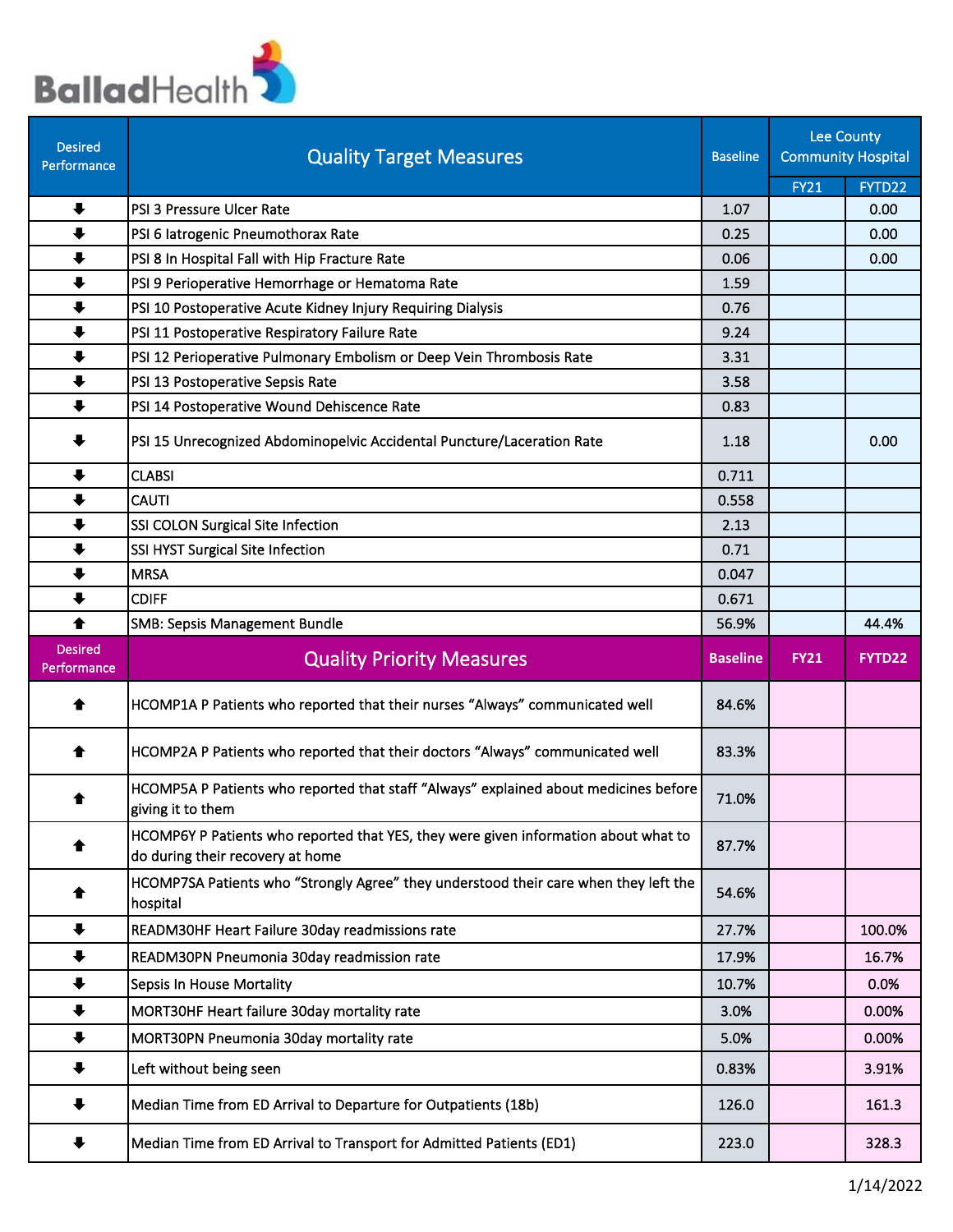

| <b>Desired</b><br>Performance                | <b>Quality Target Measures</b>                                                                                          | <b>Baseline</b> |                | <b>Dickenson Community</b><br><b>Hospital</b> |
|----------------------------------------------|-------------------------------------------------------------------------------------------------------------------------|-----------------|----------------|-----------------------------------------------|
|                                              |                                                                                                                         |                 | <b>FY21</b>    | FYTD22                                        |
| $\ddot{\phantom{1}}$                         | PSI 3 Pressure Ulcer Rate                                                                                               | 1.07            | 0.00           | 0.00                                          |
| $\ddot{\phantom{1}}$                         | PSI 6 latrogenic Pneumothorax Rate                                                                                      | 0.25            | 0.00           | 0.00                                          |
| $\ddot{\phantom{1}}$                         | PSI 8 In Hospital Fall with Hip Fracture Rate                                                                           | 0.06            | 0.00           | 0.00                                          |
| $\ddot{\phantom{1}}$                         | PSI 9 Perioperative Hemorrhage or Hematoma Rate                                                                         | 1.59            |                |                                               |
| $\ddot{\phantom{1}}$                         | PSI 10 Postoperative Acute Kidney Injury Requiring Dialysis                                                             | 0.76            |                |                                               |
| $\ddot{\phantom{1}}$                         | PSI 11 Postoperative Respiratory Failure Rate                                                                           | 9.24            |                |                                               |
| $\ddot{\phantom{1}}$                         | PSI 12 Perioperative Pulmonary Embolism or Deep Vein Thrombosis Rate                                                    | 3.31            |                |                                               |
| $\ddot{\phantom{1}}$                         | PSI 13 Postoperative Sepsis Rate                                                                                        | 3.58            |                |                                               |
| $\ddot{\phantom{1}}$                         | PSI 14 Postoperative Wound Dehiscence Rate                                                                              | 0.83            | 0.00           |                                               |
| ⋅                                            | PSI 15 Unrecognized Abdominopelvic Accidental Puncture/Laceration Rate                                                  | 1.18            | 0.00           | 0.00                                          |
| ┺                                            | <b>CLABSI</b>                                                                                                           | 0.711           |                |                                               |
| $\ddot{\phantom{1}}$                         | <b>CAUTI</b>                                                                                                            | 0.558           |                |                                               |
| $\ddot{\phantom{1}}$                         | SSI COLON Surgical Site Infection                                                                                       | 2.13            |                |                                               |
| $\ddot{\phantom{1}}$                         | SSI HYST Surgical Site Infection                                                                                        | 0.71            |                |                                               |
| $\ddot{\phantom{1}}$                         | <b>MRSA</b>                                                                                                             | 0.047           |                |                                               |
| $\ddot{\phantom{1}}$                         | <b>CDIFF</b>                                                                                                            | 0.671           |                |                                               |
| 合                                            | <b>SMB: Sepsis Management Bundle</b>                                                                                    | 56.9%           | 66.7%          |                                               |
|                                              |                                                                                                                         |                 |                |                                               |
| <b>Desired</b><br>Performance                | <b>Quality Priority Measures</b>                                                                                        | <b>Baseline</b> | <b>FY21</b>    | FYTD22                                        |
| €                                            | HCOMP1A P Patients who reported that their nurses "Always" communicated well                                            | 84.6%           | 73.3%          | 81.2%                                         |
| ♠                                            | HCOMP2A P Patients who reported that their doctors "Always" communicated well                                           | 83.3%           | 75.0%          | 81.0%                                         |
| ♠                                            | HCOMP5A P Patients who reported that staff "Always" explained about medicines before<br>giving it to them               | 71.0%           | 100.0%         | 60.8%                                         |
| ♠                                            | HCOMP6Y P Patients who reported that YES, they were given information about what to<br>do during their recovery at home | 87.7%           | 87.5%          | 85.6%                                         |
|                                              | HCOMP7SA Patients who "Strongly Agree" they understood their care when they left the<br>hospital                        | 54.6%           | 35.0%          | 51.0%                                         |
| $\ddot{\phantom{1}}$                         | READM30HF Heart Failure 30day readmissions rate                                                                         | 27.7%           |                |                                               |
| $\ddot{\phantom{1}}$                         | READM30PN Pneumonia 30day readmission rate                                                                              | 17.9%           | 100.0%         | 0.0%                                          |
| $\ddot{\phantom{1}}$                         | <b>Sepsis In House Mortality</b>                                                                                        | 10.7%           | 0.0%           | 0.0%                                          |
| $\ddot{\phantom{1}}$                         | MORT30HF Heart failure 30day mortality rate                                                                             | 3.0%            |                |                                               |
|                                              |                                                                                                                         |                 |                |                                               |
| $\ddot{\phantom{1}}$<br>$\ddot{\phantom{0}}$ | MORT30PN Pneumonia 30day mortality rate<br>Left without being seen                                                      | 5.0%<br>0.83%   | 0.00%<br>1.03% | 0.00%<br>1.60%                                |
| ♣                                            | Median Time from ED Arrival to Departure for Outpatients (18b)                                                          | 126.0           | 114.8          | 138.8                                         |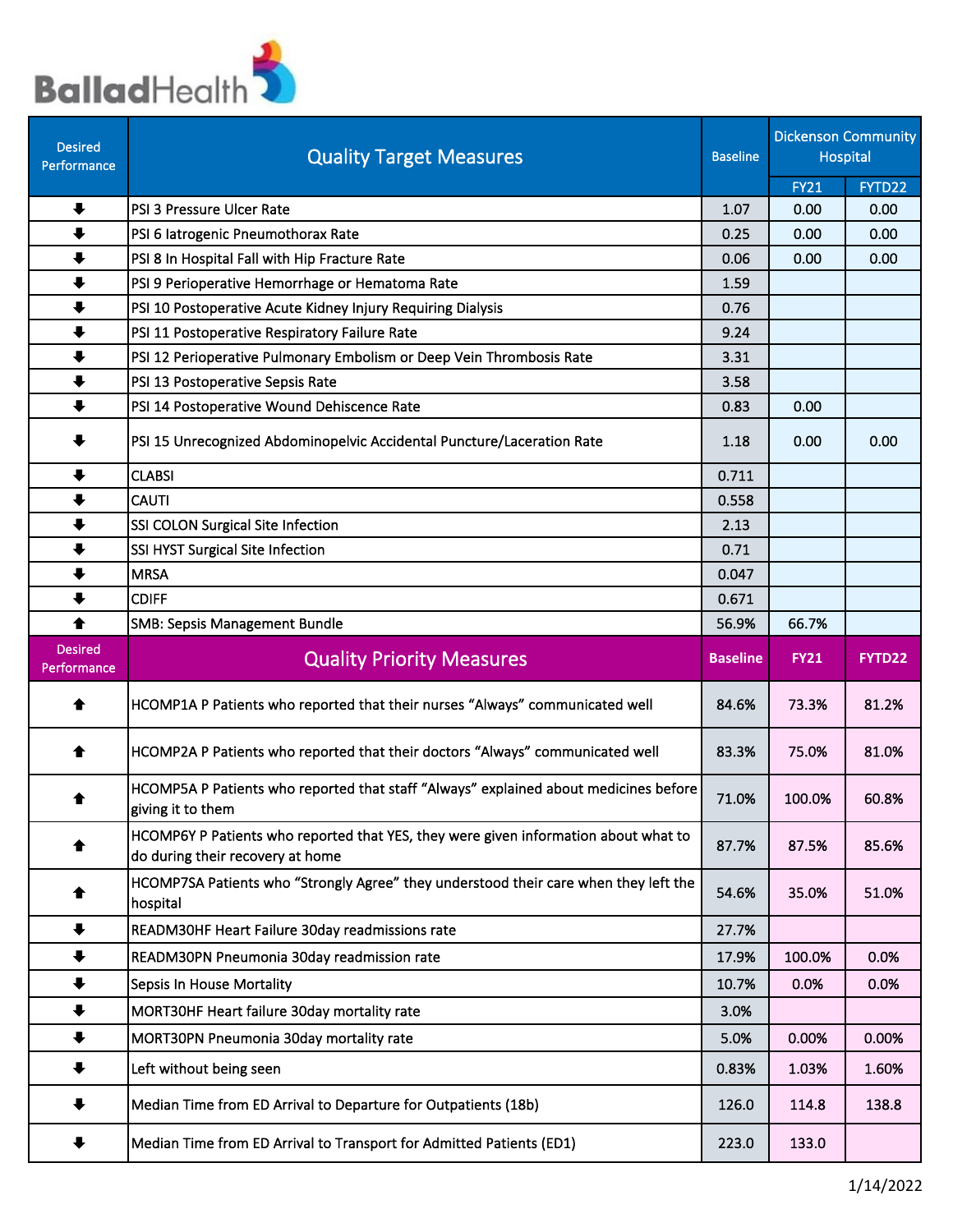

| <b>Desired</b><br>Performance | <b>Quality Target Measures</b>                                                                                          | <b>Baseline</b> |                | <b>Hancock County</b><br>Hospital |
|-------------------------------|-------------------------------------------------------------------------------------------------------------------------|-----------------|----------------|-----------------------------------|
|                               |                                                                                                                         |                 | <b>FY21</b>    | FYTD22                            |
| $\ddot{\phantom{1}}$          | PSI 3 Pressure Ulcer Rate                                                                                               | 1.07            | 0.00           | 0.00                              |
| $\ddot{\phantom{1}}$          | PSI 6 latrogenic Pneumothorax Rate                                                                                      | 0.25            | 0.00           | 0.00                              |
| $\ddot{\phantom{1}}$          | PSI 8 In Hospital Fall with Hip Fracture Rate                                                                           | 0.06            | 0.00           | 0.00                              |
| $\ddot{\phantom{1}}$          | PSI 9 Perioperative Hemorrhage or Hematoma Rate                                                                         | 1.59            |                |                                   |
| $\ddot{\phantom{1}}$          | PSI 10 Postoperative Acute Kidney Injury Requiring Dialysis                                                             | 0.76            |                |                                   |
| $\ddot{\phantom{1}}$          | PSI 11 Postoperative Respiratory Failure Rate                                                                           | 9.24            |                |                                   |
| $\ddot{\phantom{1}}$          | PSI 12 Perioperative Pulmonary Embolism or Deep Vein Thrombosis Rate                                                    | 3.31            |                |                                   |
| $\ddot{\phantom{1}}$          | PSI 13 Postoperative Sepsis Rate                                                                                        | 3.58            |                |                                   |
| $\ddot{\phantom{1}}$          | PSI 14 Postoperative Wound Dehiscence Rate                                                                              | 0.83            |                |                                   |
| ₩                             | PSI 15 Unrecognized Abdominopelvic Accidental Puncture/Laceration Rate                                                  | 1.18            |                |                                   |
| $\ddot{\phantom{1}}$          | <b>CLABSI</b>                                                                                                           | 0.711           |                |                                   |
| $\ddot{\phantom{1}}$          | <b>CAUTI</b>                                                                                                            | 0.558           |                |                                   |
| $\ddot{\phantom{1}}$          | SSI COLON Surgical Site Infection                                                                                       | 2.13            |                |                                   |
| $\ddot{\phantom{1}}$          | SSI HYST Surgical Site Infection                                                                                        | 0.71            |                |                                   |
| $\ddot{\phantom{1}}$          | <b>MRSA</b>                                                                                                             | 0.047           |                |                                   |
| $\ddot{\phantom{1}}$          | <b>CDIFF</b>                                                                                                            | 0.671           |                |                                   |
| $\blacklozenge$               | <b>SMB: Sepsis Management Bundle</b>                                                                                    | 56.9%           | 57.1%          | 75.0%                             |
|                               |                                                                                                                         |                 |                |                                   |
| <b>Desired</b><br>Performance | <b>Quality Priority Measures</b>                                                                                        | <b>Baseline</b> | <b>FY21</b>    | FYTD22                            |
| ♠                             | HCOMP1A P Patients who reported that their nurses "Always" communicated well                                            | 84.6%           | 83.0%          | 92.5%                             |
| ♠                             | HCOMP2A P Patients who reported that their doctors "Always" communicated well                                           | 83.3%           | 84.4%          | 87.2%                             |
| ♠                             | HCOMP5A P Patients who reported that staff "Always" explained about medicines before<br>giving it to them               | 71.0%           | 78.3%          | 73.3%                             |
|                               | HCOMP6Y P Patients who reported that YES, they were given information about what to<br>do during their recovery at home | 87.7%           | 85.4%          | 93.3%                             |
| ♠                             | HCOMP7SA Patients who "Strongly Agree" they understood their care when they left the<br>hospital                        | 54.6%           | 61.6%          | 63.1%                             |
| $\ddot{\phantom{1}}$          | READM30HF Heart Failure 30day readmissions rate                                                                         | 27.7%           | 0.0%           | 25.0%                             |
| $\ddot{\phantom{1}}$          | READM30PN Pneumonia 30day readmission rate                                                                              | 17.9%           | 14.3%          | 50.0%                             |
| $\ddot{\phantom{1}}$          | Sepsis In House Mortality                                                                                               | 10.7%           | 8.3%           | 28.6%                             |
| $\ddot{\phantom{1}}$          | MORT30HF Heart failure 30day mortality rate                                                                             | 3.0%            | 0.00%          | 0.00%                             |
| $\ddot{\phantom{1}}$          |                                                                                                                         |                 |                |                                   |
| ╇                             | MORT30PN Pneumonia 30day mortality rate<br>Left without being seen                                                      | 5.0%<br>0.83%   | 0.00%<br>0.43% | 0.00%<br>0.23%                    |
|                               | Median Time from ED Arrival to Departure for Outpatients (18b)                                                          | 126.0           | 123.7          | 137.9                             |